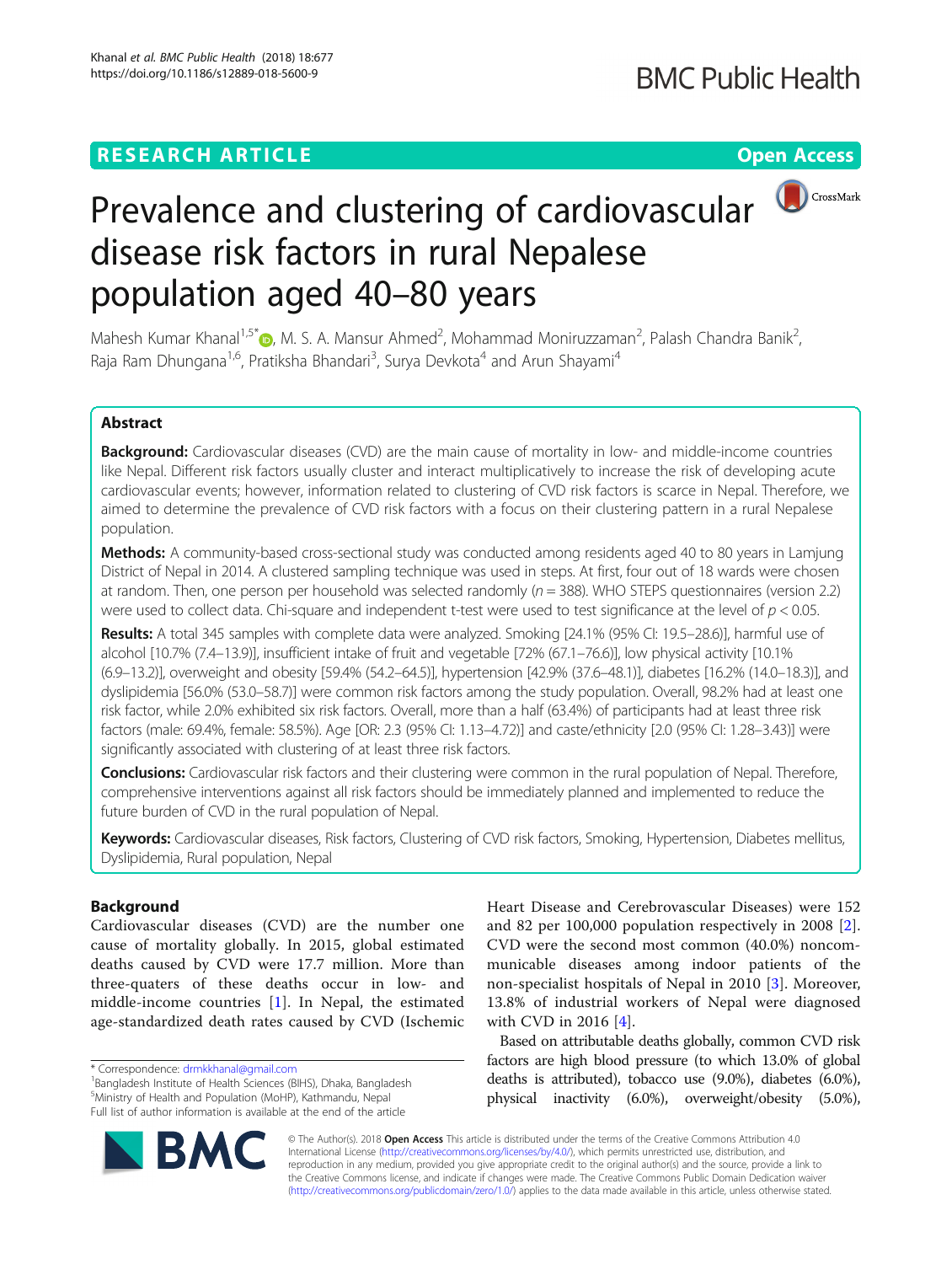cholesterol (4.5%), harmful use of alcohol (4.0%), and low fruit and vegetable intake (3.0%) [[2](#page-10-0), [5](#page-10-0), [6\]](#page-10-0). In Nepal, hypertension was the most prevalent risk factor for CVD which ranged from  $26.0\%$  to  $38.9\%$  [\[7](#page-11-0)–[11](#page-11-0)] during the last 3 years. Moreover, diabetes mellitus was seen in 8.4% of Nepalese population [\[12](#page-11-0)]. STEPS survey of Nepal in 2013 detected hypercholesterol in 23.0%, smoking in 19.0%, overweight in 21.0%, raised blood glucose in 4.0%, physical inactivity in 3.0%, and harmful use of alcohol in 2.0% [\[7\]](#page-11-0). These behavioral and metabolic risk factors usually cluster together, interact, and multiply so that the total risk of developing acute cardiovascular events is increased [[13,](#page-11-0) [14\]](#page-11-0). In Asia, for instance, almost 44.0% of Chinese adult population had clustered at least two cardiovascular risk factors [\[15\]](#page-11-0). Moreover, in Nepal, more than 60.0% had a minimum of two clustered risk factors [\[7\]](#page-11-0). Evidence shows that about 58.0% decline in CVD mortality has been attributed to reductions in the population levels of these risk factors [\[16](#page-11-0), [17\]](#page-11-0).

A recent study from China reported that low-income areas had a higher prevalence of total CVD compared to high-income areas [\[18\]](#page-11-0). In addition, cardiovascular health is poor in rural communities and disproportionally affects elderly populations [[19](#page-11-0)]. Risk factors and their clustering phenomenon should be explored to plan and organize individual and population-based interventions in rural communities focusing on elderly population. However, there is no data available on status and clustering of all cardiovascular risk factors in the elderly rural population in Nepal. Therefore, we aimed to determine the prevalence of CVD risk factors with a focus on their clustering in rural Nepalese population aged 40–80 years.

# Methods

#### Study design, settings, and participants

The current article is a part of the study titled "Risk prediction of cardiovascular disease in selected rural communities of Nepal", details of the study are available elsewhere [\[20](#page-11-0)]. Briefly, the original study was a community-based cross-sectional study carried out in two rural villages (Bhotewodar and Sunderbazar) of Lamjung district (about 200 km west from capital city Kathmandu) of Nepal from October to November in 2014. The study area had 3869 households where 14,275 people were residing. Of these, about one-quater (26.0%) were aged 40 to 80 years in the study area. Indigenous people like Gurung, Tamang, Magar, and Newar were major inhabitants in addition to Bramhan and Kshetri in the study site. Most of them were involved in agricultural work, livestock activities, grocery shops, and locally available jobs [[21\]](#page-11-0). There were two sub-health posts and two fifteen-bed hospital in the communities. Any person who was residing for more than 6 months, aged 40– 80 years, and without a history of self-reported angina, myocardial infarction, stroke, intermittent claudication were included in the study. Those with an intelectual disability, bed-ridden patients, and pregnant women were excluded from the study.

#### Sample size and sampling

The estimated sample size was calculated based on the prevalence of current smoking (19.0%) reported by nationwide study of Aryal et al. [\[7](#page-11-0)] at 5% of allowable error. After adjusting for finite population correction and design effect (1.5), minimum required sample size was 331. With an expectation of 15% non-response rate, the sample size was inflated to 390. The study used a clustered sampling technique in three stages. The study considered the ward as the primary cluster which is the geographic and administrative unit of the communities. Culturally, economically, geographically, and socially diverse populations were residing in each ward, and these features were similar between wards [\[21\]](#page-11-0). The wards were selected based on per probability proportion to size (PPS). The sample size for each cluster was determined based upon their population size. In the first stage, out of 18 wards, four were selected. Secondly, systematic random sampling technique was used to select the required number of households from each ward. Every sixth household was considered for the study, starting from an arbitrary point. Finally, we used age and gender of the eligible participants of that household to place in selection grid of the Kish table so that we would interview only an eligible participant from each household [[22](#page-11-0)].

### Data collection

Data was collected by comprehensively trained health workers (two Auxiliary Nurse Midwifes, one Auxiliary Health Worker, and two third-year medical students) using standard WHO STEPS instrument version 2.2 [[22\]](#page-11-0). We adopted all the core questionnaires as well as few of the extended questionnaires in our final tool. The tool was translated into Nepali by applying the forward and backward methodology and then pretested to 20 participants before the final implementation for piloting. Information on socio-demographic condition, behavioral risk factors, such as tobacco use, alcohol use, fruit and vegetable intake, physical activity, history of blood pressure, and diabetes were obtained by asking related questionnaires. For instance, we asked the question "do you currently smoke any tobacco products, such as cigarettes, cigars or pipes" to acquire information on current tobacco use. Alcohol consumption habit was ascertained asking "have you consumed an alcoholic drink within the past 30 days". If yes, we used show cards to estimate an average amount of standard drinks per day. Similarly, for assessing fruit and vegetable intake, we asked the question, "on how many days do you eat fruit and vegetable in a typical week". If they responded one or more days, we displayed show cards to calculate average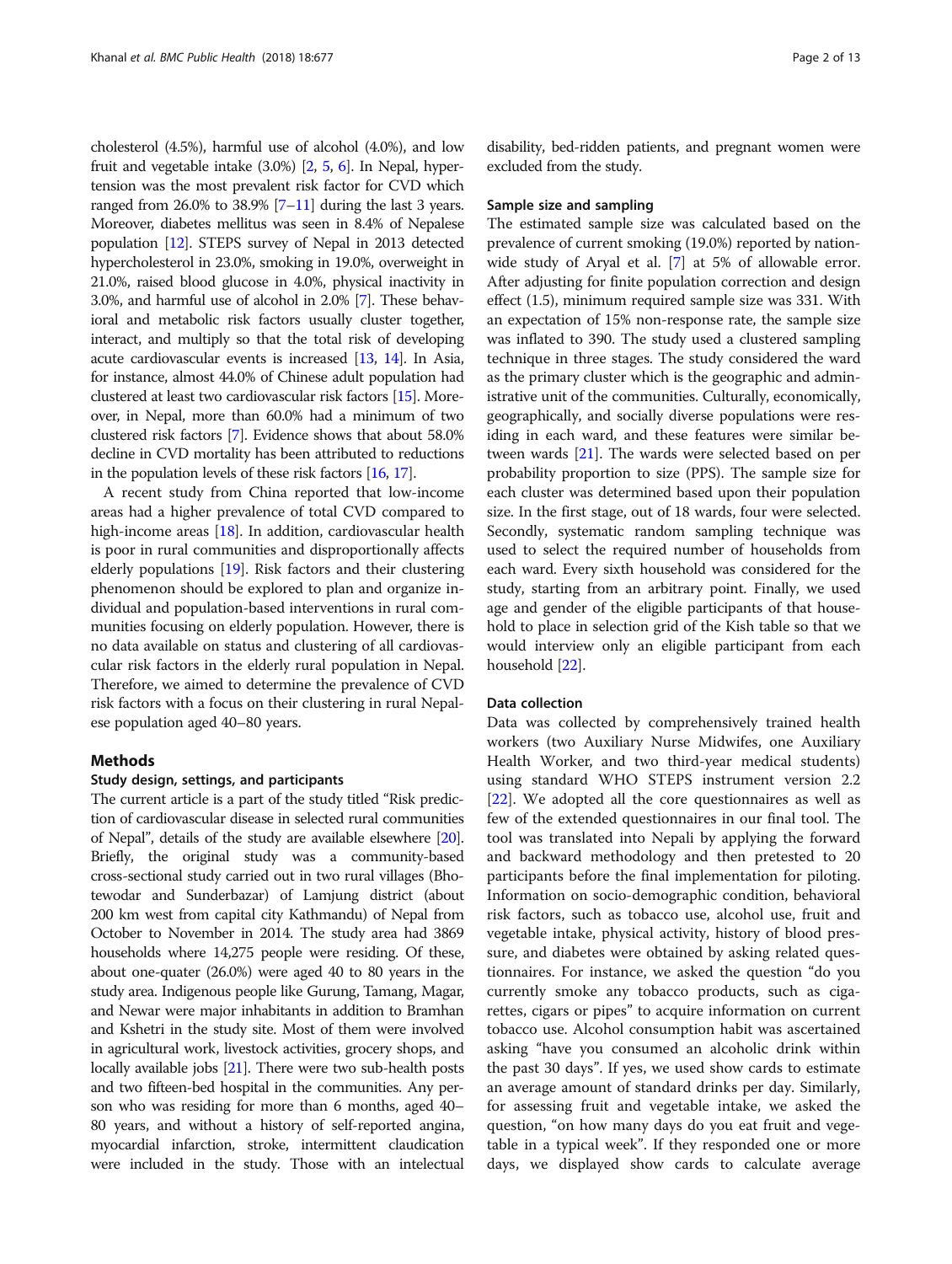numbers of fruit and vegetable servings per day. Height, weight, waist circumference, and blood pressure were measured precisely using standard methods as described in WHO STEPs manual [[22\]](#page-11-0). Height and weight were measured over a light cloth and without foot bearings using the portable weighing machine and stadiometer, respectively. The non-elastic measuring tape was used to measure waist circumference at the level of the umbilicus (midway between last rib and anterior superior iliac spine) during normal respiration. Doctor's aneroid sphygmomanometer with an appropriate sized cuff and a stethoscope were utilized over the unclothed left arm to measure blood pressure. Three blood pressure readings were obtained, the first after at least 15 min, second and third after at least five-minute intervals. Finally, the participants were invited in the next morning, after overnight fasting, to a nearby hospital or community centre, where, skilled phlebotomist withdrew venous blood to measure fasting blood sugar and lipid profile. Participants without known diabetes were then requested to drink 75 g of anhydrous glucose mixed with 250 ml of water within five minutes. Another one milliliter of venous blood was also collected two hours after the oral glucose intake for oral glucose tolerance test. Blood sugar and lipid profile were measured using a semi-automated machine of Erba Mannheim (Germany), chem. 5 v3 model in the laboratory of a nearby community hospital.

# Definition of variables

# Demographic and socio-economic variables

Age was taken in complete years. Education was categorized into illiterate and no formal education (< grade 1), primary (grade 1–5) and more than or equal to secondary (≥ grade 6). Caste was divided into upper caste (Bramhan and Kshetri), Janajati (Gurung, Tamang, Newar, Magar, and Thakali) and Dalit (low caste). Information related to occupation was subdivided into employed, self-employed (operating own business), unemployed (student or house-maker or non-paid workers), and retired. Poor was defined as any participant whose family income per person per year was less than 18,428 rupees (\$184.2) [[23](#page-11-0)].

# Variables related to behavior (STEP I)

Current smoking was defined as those who were smoking cigarettes and those who quit less than 1 month before data collection. Similarly, those who were chewing tobacco in the last 30 days were defined as current smokeless tobacco users [[22\]](#page-11-0). The total amount of alcohol intake was calculated in a number of the standard drink (10 g of pure ethanol). Average consumption of alcohol of at least one (women) or two (men) standard drinks per day over last 30 days was defined as the harmful use of alcohol [[24](#page-11-0)]. Insufficient intake of fruit and vegetable was considered if the participants consumed less

than five servings (400 g) per day [[22](#page-11-0)]. Physical activities were measured in metabolic equivalents of task (METs) minutes per week. Low level physical activities (physically inactive) was defined as less than 600 MET-minutes per week of physical activities [[22](#page-11-0)].

#### Anthropometric measurements (STEP II)

Weight was divided by square of height (in meters) to calculate Body Mass Index (BMI) of participants. The BMI was classified as underweight  $(< 18.5 \text{ Kg/m}^2)$ , normal (18.5-24.9 Kg/m<sup>2</sup>), overweight (≥25-29.9 Kg/m<sup>2</sup>), and obese (≥30 Kg/m<sup>2</sup>) [[25\]](#page-11-0). Raised waist circumference (central obesity) was defined as the raised level if it was more than 88 cm in women and more than 102 cm in men [\[26](#page-11-0)]. For blood pressure, an average of the last two readings was used in the final analysis. Hypertension was defined as average systolic blood pressure  $(SBP) \ge 140$  mmHg and/or average diastolic blood pressure (DBP)  $\geq$  90 mmHg and/or history of taking antihypertensive medication in the last 2 weeks [[27\]](#page-11-0).

### Biochemical variables (STEP III)

Diabetes mellitus was defined by the presence of fasting blood sugar ≥126 mg/dl (milligram/deciliter) and/or post prandial blood sugar ≥200 mg/dl and/or intake of any anti-diabetic drugs [\[28\]](#page-11-0). Dyslipidemia was defined as presence of at least one of the following; raised total cholesterol (> 200 mg/dl), raised triglyceride (> 150 mg/dl), raised low-density lipoprotein (> 130 mg/dl), decreased high-density lipoprotein (< 40 mg/dl in male and < 50 mg/ dl in female), and/or use of antilipidemic drug [\[29\]](#page-11-0).

# Clustering of risk factors

The clustering of modifiable CVD risk factors were assessed based on the presence of eight major risk factors; current smoking, harmful use of alcohol, low fruit and vegetable intake, low physical activity, overweight or obesity, hypertension, diabetes, and dyslipidemia.

#### Statistical analysis

Data was compiled and edited to maintain consistency before entering into Epidata version 3.1. Duplications were removed and exported into SPSS V.16.0 for further analysis. Simple descriptive statistics were used for socio-demographic characteristics. Prevalence of risk factors was computed in percentage with 95% confidence interval (CI). In the next step, age and sex adjusted prevalence of CVD risk factors was computed using WHO world standard population distribution between 2000 and 2025 considering sex weight of 0.5 [[30](#page-11-0)]. Clustering of risk factors was presented as a percentage. Mean and standard deviations (SD) were reported for normally distributed continuous variables. Median with interquartile range was reported for non-normally distributed continuous variable.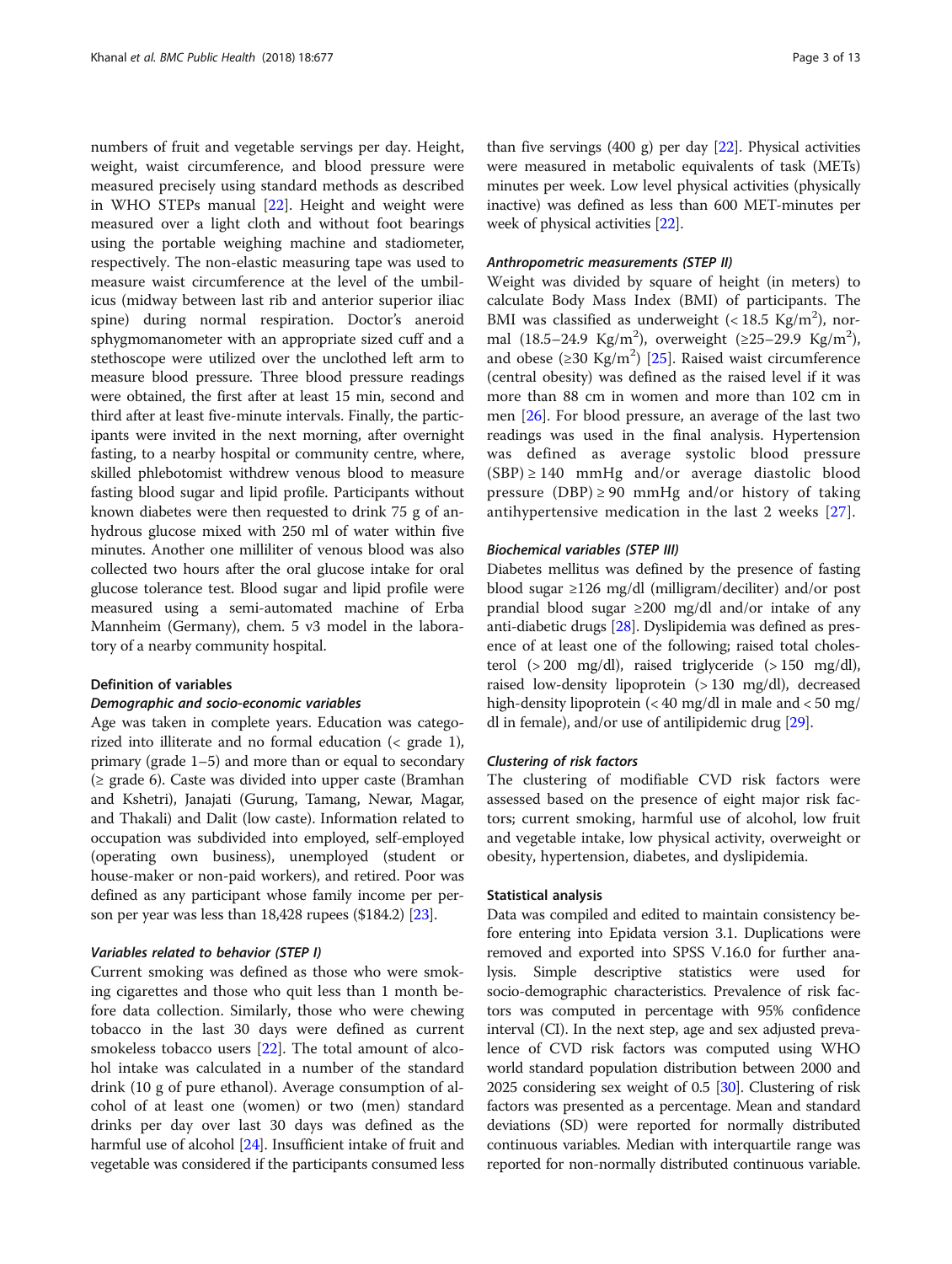Correlation between different risk factors was determined using Pearson's correlation coefficients. Socio-demographic variables were entered into simple and multiple logistic regression models to determine crude and adjusted odds ratios, respectively. Chi-square and independent t-tests were used to compare categorical and continuous variables, respectively. Mann-Whitney U test was used to test for non-normally distributed variables. All tests were two tail test and  $p < 0.05$  was considered statistically significant.

### Ethical consideration

Ethical Review Board of Nepal Health Research Council reviewed and approved the study protocol. Before data collection, data enumerator informed all the eligible participants about the study objectives, data collection procedures, benefits and risks of the study, confidentiality, and anticipated use of the results. Then, the enumerators (health professionals) obtained written consent or thumb impression (if unable to write) using a consent form in Nepali language.

# Results

#### Socio-demographic characteristics

Overall, 345 samples with complete data were analysed excluding 43 participants who did not participate in biochemical assessment. Socio-demographic characteristics of the study subjects are presented elsewhere [[20\]](#page-11-0). In brief, more than half of the participants were females (55.4%), aged  $53.5 \pm 10.1$  years, and 40% of them were aged 40–49 years. About half of the participants (53.6%) were uneducated and from Janajati (55.5%) population. The majority were unemployed (58.0%). Almost all participants were married (91.3%) and poor (97.1%). Out of participants who did not attend the biochemical assessment, mean age was  $52 \pm 10.7$  years, 55.8% were female, 55.8% did not have formal education, 51.2% were Janajati, 67.4% were unemployed. These characteristics were not significantly different from the participants who had completed the study.

## Prevalence of cardiovascular disease risk factors

On average, participants were smoking at least two cigarettes per day. Additionally, participants were consuming at least one standard drink per day. Overall, the median intake of fruit and vegetable was four servings per day, and median physical activity was 3360 METs-minutes per week. Mean body mass index was 25.9 ( $\pm$  4.2) Kg/m<sup>2</sup> and mean waist circumference was  $88.8 \pm 11.7$  cm. The average systolic and diastolic blood pressure were 124.5 (± 18.7) mm Hg and 88.8  $(\pm 10.8)$  mm Hg, respectively. The mean fasting blood sugar, total cholesterol, triglyceride, high-density lipoprotein, and low-density lipoprotein were  $92.8 \ (\pm \ 34.1)$ mg/dl, 165.1 (± 34.9) mg/dl, 129.9 (± 69.2) mg/dl, 53.2

 $(\pm 12.5)$  mg/dl, and 86.3  $(\pm 33.6)$  mg/dl, respectively. Standard drinks of alcohol per day ( $p = < 0.001$ ), waist circumference  $(p = 0.001)$ , diastolic blood pressure  $(p = 0.008)$ , total cholesterol  $(p = 0.009)$ , and triglyceride  $(p = 0.009)$  were significantly different between men and women (Table [1](#page-4-0)).

The overall prevalence of current smoking was 24.1% (95% CI: 19.5–28.6) with a higher proportion in men (29.2%) compared to women (20.0%). About one-fifth (19.0%) were using smokeless tobacco (men: 29.6%, women: 11.0%). Overall, 10.7% (95% CI: 7.4–13.9) were drinking a harmful dose of alcohol (men: 21.4%, women: 2.3%). Similarly, 10.1% (95% CI: 6.9–13.2) were physically inactive. Women were less physically active (12.6%) compared to men (7.1%). Additionally, 72.0% (95% CI: 67.1–76.6) were consuming less than five servings of fruit and vegetable daily (men: 76.6%, women: 68.0%) (Table [2\)](#page-5-0).

Overweight and obesity was observed among 59.4% (95% CI: 54.2–64.5) of participants while 31.3% (95% CI: 26.4–36.1) of participants had central obesity. Overweight and obesity was higher in males (61.0%) than in females (58%), whereas central obesity was higher in women (55.0%) compared to men (14.3%). The overall prevalence of hypertension was 42.9% (95% CI: 37.6–48.1) where more men (46.8%) compared to women (39.8%) had raised blood pressure (Table [2\)](#page-5-0).

Diabetes mellitus was determined in 16.2% (95% CI: 14.0–18.3) of total study subjects. Out of all, dyslipidemia was revealed in 56.0% (95% CI: 53.0–58.7) of participants. Dyslipidemia was higher in women (59.7%) compared to men (52.0%). When analysed separately, 29.9% (95% CI: 27.2–32.5) had raised high-density lipoprotein, 27.2% (95% CI: 24.6–29.7) had elevated triglyceride, 17.1% (95% CI: 14.9–19.2) had increased level of total cholesterol and 10.4% (95% CI: 8.6–12.1) had raised low-density lipoprotein (Table [2\)](#page-5-0).

# Distribution of cardiovascular disease risk factors

The proportion of current smoking ( $p = 0.04$ ), harmful use of alcohol ( $p < 0.001$ ), raised waist circumference  $(p = 0.001)$ , raised triglycerides  $(p = 0.007)$ , and decreased high-density lipoprotein ( $p = 0.001$ ) were significantly different between men and women (Table [2\)](#page-5-0).

The proportion of current smoking, less fruit and vegetable intake, hypertension, and diabetes increased with increased age. In opposition, the proportion of harmful use of alcohol, physical inactivity, overweight/ obesity, and dyslipidemia decreased with increased age. However, only overweight and obesity were significantly associated with age  $(p = 0.002)$  $(p = 0.002)$  $(p = 0.002)$  (Table 2).

The harmful use of alcohol was significantly associated with the level of education ( $p = 0.003$ ), caste ( $p = 0.02$ ), and economic status ( $p = 0.046$ ). It was highest among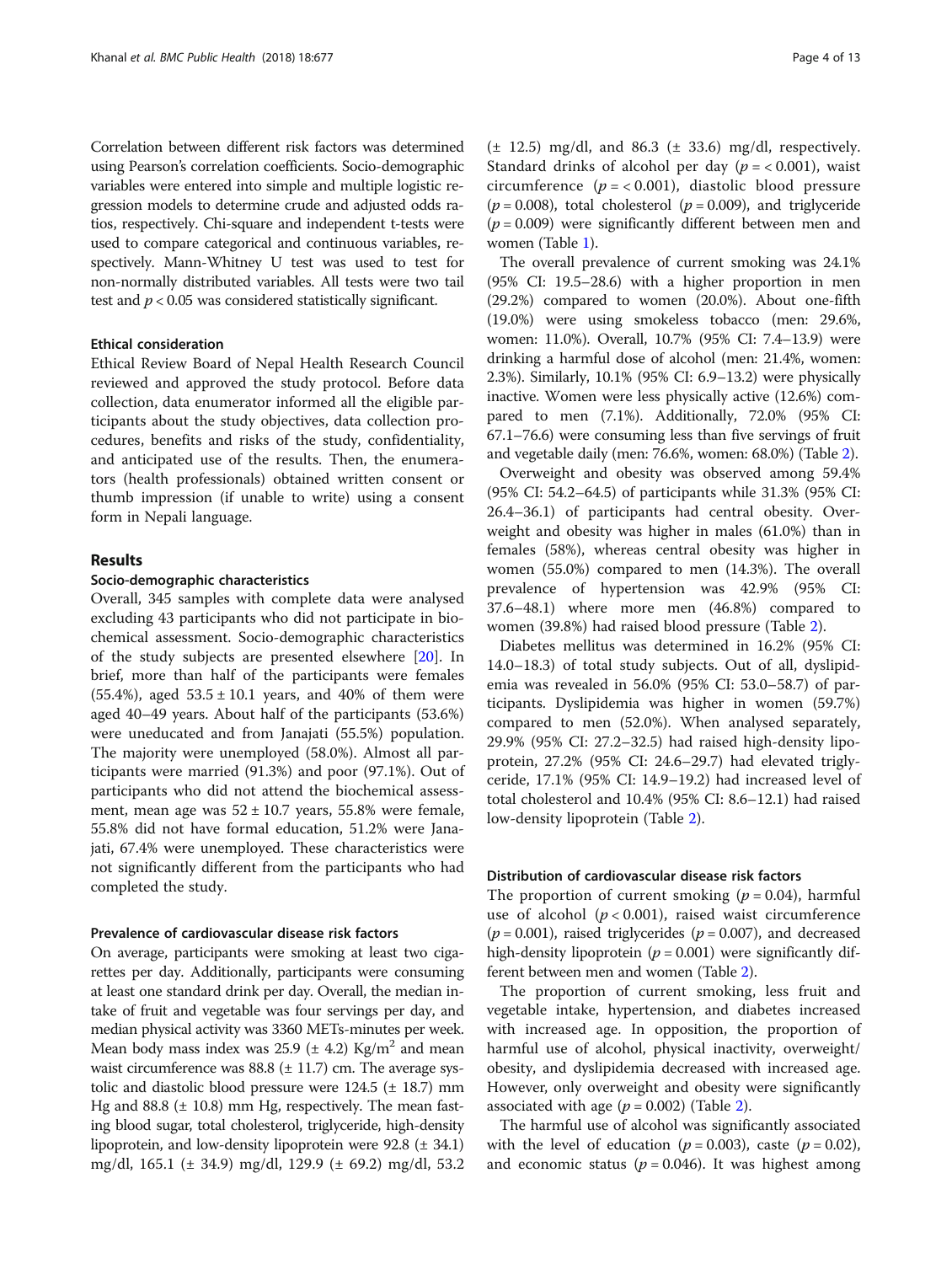| Risk factors                                    | Both sexes      | Men             | Women           | $P$ value |
|-------------------------------------------------|-----------------|-----------------|-----------------|-----------|
|                                                 | Mean (SD)       | Mean (SD)       | Mean (SD)       |           |
| Average cigar per day                           | 1.98(5.2)       | 2.2(5.7)        | 1.8(4.7)        | 0.478     |
| Standard drinks of alcohol/day                  | 0.8(2.5)        | 1.6(3.5)        | 0.09(0.64)      | < 0.001   |
| Fruit/vegetable (servings/day) <sup>a</sup>     | 4.0(2.0)        | 4(1.0)          | 4(2.0)          | 0.101     |
| Metabolic equivalent - minute/week <sup>a</sup> | 3360.0 (3576.0) | 3150.0 (3600.0) | 3600.0 (3525.0) | 0.121     |
| Body Mass Index (Kg/m <sup>2</sup> )            | 25.9(4.2)       | 25.9(3.4)       | 25.9(4.6)       | 0.996     |
| Waist circumference (cm)                        | 88.8 (11.7)     | 91.9(9.9)       | 86.3 (12.3)     | < 0.001   |
| Systolic Blood Pressure (mmHq)                  | 124.5 (18.7)    | 126.8 (18.7)    | 122.6 (18.4)    | 0.039     |
| Diastolic Blood pressure (mmHg)                 | 79.9 (10.8)     | 81.6 (11.6)     | 78.5 (9.9)      | 0.008     |
| Fasting Blood Sugar (mg/dl)                     | 92.8 (34.1)     | 91.7 (23.8)     | 93.6 (40.5)     | 0.61      |
| Total cholesterol (mg/dl)                       | 165.1 (34.9)    | 170.6 (34.4)    | 160.7 (34.8)    | 0.009     |
| Triglyceride (mg/dl)                            | 129.9 (69.2)    | 138.7 (76.6)    | 119.2 (61.4)    | 0.009     |
| High-density Lipoprotein (mg/dl)                | 53.2 (12.5)     | 53 (12.3)       | 53.3 (12.7)     | 0.8       |
| Low-density Lipoprotein (mg/dl)                 | 86.3 (33.6)     | 89.8 (33.5)     | 83.4 (33.5)     | 0.03      |

<span id="page-4-0"></span>Table 1 Distribution of cardiovascular disease risk factors of study subjects by gender

<sup>a</sup>median Interquartile range, SD Standard Deviation

participants who had at least secondary level of education (11.0%) and who were Dalit (28.6%) (Table [3](#page-6-0)).

Overweight and obesity was associated with ethnicity ( $p = 0.007$ ) with the highest prevalence among Dalit (66.7%) participants. Waist circumference was associated with the level of education ( $p = 0.001$ ) and occupation ( $p < 0.001$ ). It was highest among uneducated (39.5%) and unemployed (38.5%). Hypertension was associated with occupation  $(p = 0.071)$ , and retired participants had highest prevalence (59.3%) (Table [3](#page-6-0)).

Prevalence of diabetes mellitus was significantly different among different levels of education ( $p = 0.02$ ). It was highest among those with at least secondary level education (24.4%). Raised total cholesterol ( $p = 0.03$ ) was significantly different among different ethnic groups. Similarly, the raised triglyceride was associated with the level of education  $(p = 0.0 \text{ 1})$ . High-density lipoprotein was associated with the level of education ( $p = 0.002$ ) and the occupation ( $p = 0.006$ ) (Table [3\)](#page-6-0).

## Correlation between cardiovascular disease risk factors

Correlations between different risk factors were weak. Stronger correlations were observed between smoking and alcohol intake, diastolic blood pressure and body mass index along with waist circumference and triglyceride  $(Table 4)$  $(Table 4)$  $(Table 4)$ .

### Clustering of cardiovascular disease risk factors

Almost all of the participants (98.2%) had at least one risk factor. In addition, 86% of total participants had clustering of at least two risk factors. Overall, 63.4% of participants had at least three risk factors (male: 69.4%, female: 58.5%). Clustering of at least four risk factors

was observed among aproximately one-third of the participants (30.4%). Clustering was higher among males (36.3%) compared to females (25.6%) (Fig. [1\)](#page-7-0). About 2.0% (male: 3.2%, female: 1%) had up to six risk factors. We studied the socio-economic determinants of clustering of at least three risk factors, as after this clustering was suddenly dropped down. In univariate logistic regression; gender, age, and caste/ethnicity were significantly associated with clustering of at least three risk factors. However, after adjusting for all other socio-demographic factors, age and caste/ethnicity were significantly associated with clustering of risk factors (at least three). Odds of clustering of at least three risk factors was 2.3 times (95% CI: 1.13–4.72) in the age group of 60–69 years compared to 40–49 years of age. Dalits had two times (95% CI: 1.28–3.43) more chance of risk factor clustering compared to upper caste residents (Table [5\)](#page-8-0).

# **Discussion**

This study determined the prevalence of cardiovascular disease risk factors along with their clustering phenomenon in a rural population of Nepal. Prevalence of each cardiovascular risk factor was high and a maximum of six risk factors was clustered in some study participants.

Our current study revealed that approximately one-quater (24.1%) were smoking cigarettes in a rural population of Nepal. Our finding was consistent with the tobacco smoking prevalence reported in other studies in Nepal. For instance, the proportion of current smoker was 29.0% in STEPS survey 2013 of Nepal among aged 40– 69 years [\[7\]](#page-11-0) and 28.6% in rural Sindhuli [\[31](#page-11-0)]. However, the prevalence of smoking found in our study was higher compared to that found in the capital city Kathmandu in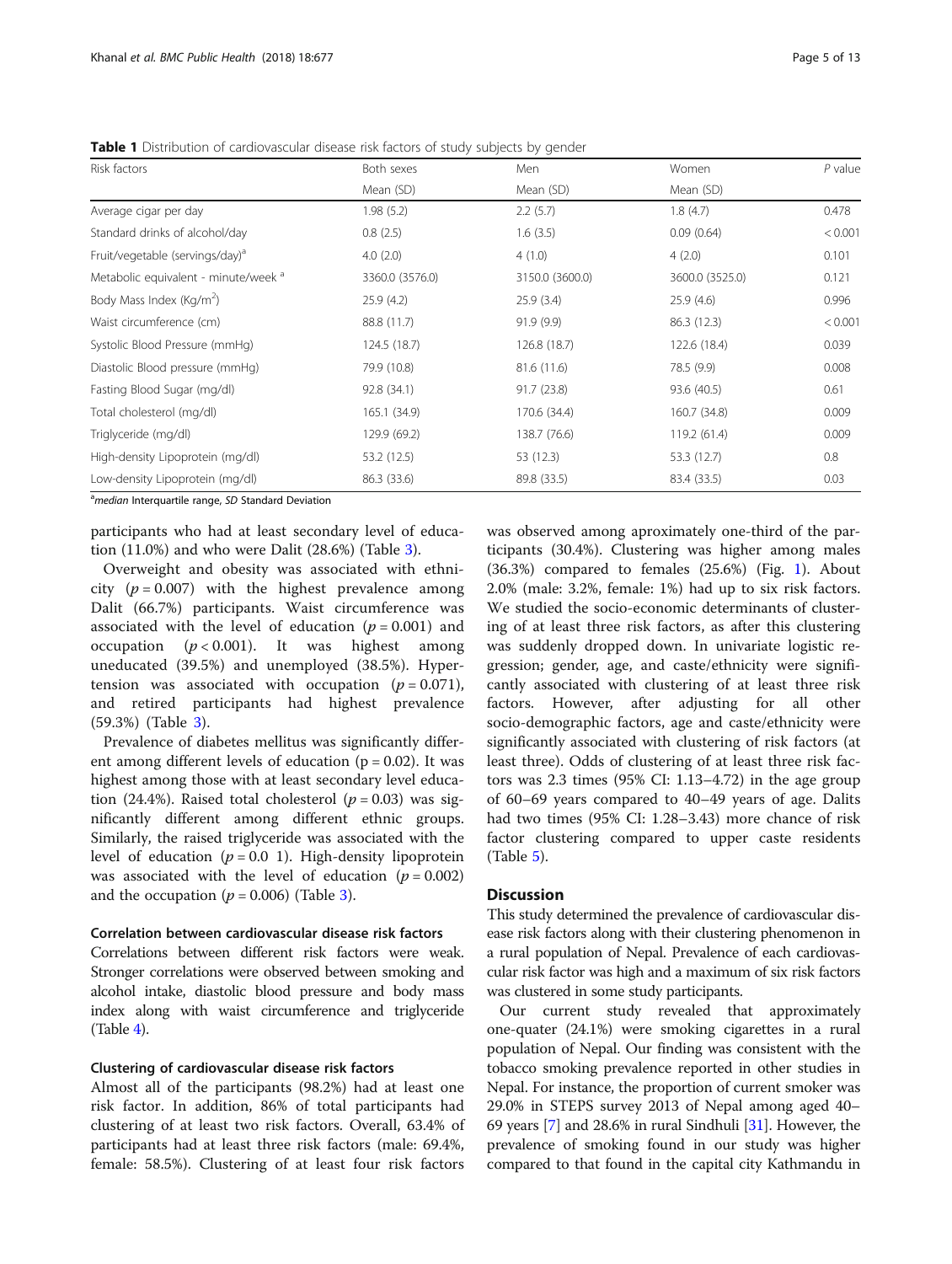<span id="page-5-0"></span>

|                                   |                    |                           |                                                                      | <b>I direct the South Control Control Control Control Control Control Control Control Control Control Control Control Control Control Control Control Control Control Control Control Control Control Control Control Control Co</b> |                           |              |                      |                                  |                |                                   |                               |           |
|-----------------------------------|--------------------|---------------------------|----------------------------------------------------------------------|--------------------------------------------------------------------------------------------------------------------------------------------------------------------------------------------------------------------------------------|---------------------------|--------------|----------------------|----------------------------------|----------------|-----------------------------------|-------------------------------|-----------|
| Characteristics                   | Smoking<br>Current | Harmful use<br>of alcohol | Fruit/Vegetable<br><5 servings                                       | Physical activity<br>Inadequate                                                                                                                                                                                                      | Overweight<br>and obesity | Hypertension | Diabetes<br>mellitus | TC (> 200 mg/dl) TG(> 150 mg/dl) |                | $F < 50$ mg/dl)<br>$HDL$ (M < 40, | LDL(> 130 mg/dl) Dyslipidemia |           |
| Men and Women                     |                    |                           |                                                                      |                                                                                                                                                                                                                                      |                           |              |                      |                                  |                |                                   |                               |           |
| 40-49                             | 17.5               | 9.5                       | 66.4                                                                 | 14.6                                                                                                                                                                                                                                 | 64.2                      | 36.5         | $5.3\,$              | G                                | 26.3           | 32.1                              | 117                           | 57.9      |
| 50-59                             | 25.7               | 14.3                      | 76.2                                                                 | 67                                                                                                                                                                                                                                   | 59.0                      | 42.9         | 5.1                  | $\circ$                          | 29.5           | 30.5                              | 95                            | 58.1      |
| 60-69                             | 31.0               | 9.9                       | 71.8                                                                 | $8.5\,$                                                                                                                                                                                                                              | 64.8                      | 52.1         | 15.5                 | 5.5                              | 28.2           | 23.9                              | 127                           | 56.3      |
| $70 - 79$                         | 31.3               | 63                        | 81.3                                                                 | $63$                                                                                                                                                                                                                                 | 28.1                      | 50           | 15.6                 | 62                               | 21.9           | 31.2                              | $\overline{3.1}$              | 40.6      |
| Total                             | 24.1               | 10.7                      | 71.9                                                                 | 10.1                                                                                                                                                                                                                                 | 59.4                      | 42.9         | 16.2                 | 17.1                             | 27.2           | 29.9                              | 104                           | 55.9      |
| 95% CI                            | $19.5 -$<br>28.6   | $7.4 - 13.9$              | $67.1 - 76.6$                                                        | $6.9 - 13.2$                                                                                                                                                                                                                         | 54.2-64.5                 | 37.6-48.1    | $14.0 -$<br>18.3     | 14.9-19.2                        | 24.6-29.7      | $272 - 32.5$                      | $8.6 - 12.1$                  | 53.0-58.7 |
| prevalence<br>adjusted<br>Age sex | 24.9               | 10.4                      | 71.5                                                                 | 9.9                                                                                                                                                                                                                                  | 58.6                      | 43.2         | 15.9                 | $68$                             | 27.5           | 293                               | 10.1                          | 55.4      |
| Men                               |                    |                           |                                                                      |                                                                                                                                                                                                                                      |                           |              |                      |                                  |                |                                   |                               |           |
| 40-49                             | 26.2               | 20.0                      | 75.4                                                                 | 92                                                                                                                                                                                                                                   | 56.9                      | 44.6         | 16.9                 | 24,6                             | 35.4           | 13.8                              | 185                           | 55.4      |
| $50 - 59$                         | 26.1               | 28.3                      | 78.3                                                                 | 22                                                                                                                                                                                                                                   | 69.6                      | 52.2         | 17.4                 | 174                              | 34.8           | 0.9                               | $87$                          | 50.0      |
| 60-69                             | 37.5               | 18.8                      | 71.9                                                                 | 125                                                                                                                                                                                                                                  | 65.6                      | 46.9         | 15.6                 | 15.6                             | 34.4           | 88                                | 125                           | 56.3      |
| $70 - 79$                         | 36.4               | $\overline{9}$            | 90.9                                                                 | 0.0                                                                                                                                                                                                                                  | 36.4                      | 36.4         | $\overline{5}$       | $\overline{9}$ .                 | 27.3           | $\rm C$                           | $\overline{0}$ .              | 273       |
| Total                             | 29.2               | 21.4                      | 76.6                                                                 | $\mathbb{R}^1$                                                                                                                                                                                                                       | 61.0                      | 46.8         | 16.2                 | 95                               | 34.4           | 13.0                              | 13.0                          | 51.9      |
| Women                             |                    |                           |                                                                      |                                                                                                                                                                                                                                      |                           |              |                      |                                  |                |                                   |                               |           |
| 40-49                             | 9.7                | $_{\rm 0.0}$              | 58.3                                                                 | 194                                                                                                                                                                                                                                  | 70.8                      | 29.2         | 13.9                 | 3.9                              | $\overline{8}$ | 48.6                              | 5.6                           | 59.7      |
| $50 - 59$                         | 25.4               | $\overline{3}$ .          | 74.6                                                                 | 10.2                                                                                                                                                                                                                                 | 50.8                      | 35.6         | 18.6                 | 20.3                             | 25.4           | 45.8                              | 10.2                          | 64.4      |
| 60-69                             | 25.6               | 4.8                       | 71.8                                                                 | $\overline{51}$                                                                                                                                                                                                                      | <b>64.1</b>               | 56.4         | 15.4                 | 54                               | 23.1           | 28.2                              | 12.8                          | 56.4      |
| $70 - 79$                         | 28.6               | 4.2                       | 76.2                                                                 | 9.5                                                                                                                                                                                                                                  | 23.8                      | 57.1         | 0.61                 | 48                               | $\overline{0}$ | 47,6                              | 4.8                           | 47.6      |
| Total                             | 199                | 23                        | 68.1                                                                 | 126                                                                                                                                                                                                                                  | 58.1                      | 39.8         | 16.2                 | 52                               | 21.5           | 43.5                              | 84                            | 59.2      |
| P value (men<br>and women)        | 0.044              | 0.0001                    | 0.079                                                                | 0.097                                                                                                                                                                                                                                | 0.58                      | 0.194        | 0.99                 | 0.29                             | 0.007          | 0.001                             | 0.16                          | 0.18      |
| P value (age<br>groups)           | 0.105              | 0.56                      | 0.506                                                                | 0.224                                                                                                                                                                                                                                | 0.002                     | 0.144        | 0.94                 | 0.33                             | 0.84           | 0.66                              | 0.47                          | 0.33      |
|                                   |                    |                           | TC Total cholesterol, TG Triglyceride, HDL High-density Lipoprotein, | LDL Low-density Lipoprotein                                                                                                                                                                                                          |                           |              |                      |                                  |                |                                   |                               |           |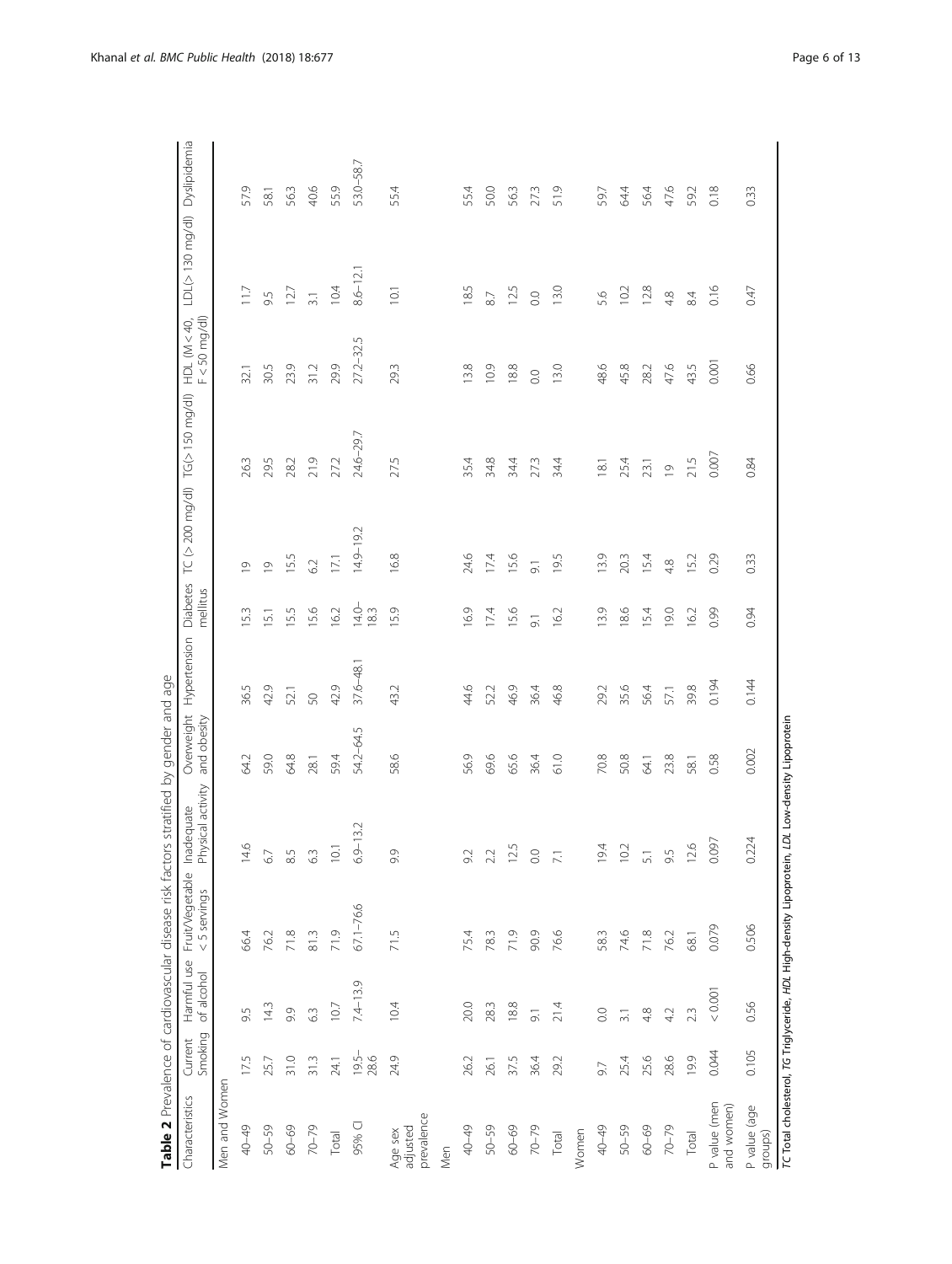| ׅ֘֝֬֝֬<br>$\overline{\phantom{a}}$<br>$\frac{1}{2}$<br>$\mathfrak{c}$<br>،<br>ا<br>ive L | $\begin{bmatrix} 1 & 1 & 1 \\ 1 & 1 & 1 \\ 1 & 1 & 1 \\ 1 & 1 & 1 \\ 1 & 1 & 1 \\ 1 & 1 & 1 \\ 1 & 1 & 1 \\ 1 & 1 & 1 \\ 1 & 1 & 1 \\ 1 & 1 & 1 \\ 1 & 1 & 1 \\ 1 & 1 & 1 \\ 1 & 1 & 1 \\ 1 & 1 & 1 \\ 1 & 1 & 1 & 1 \\ 1 & 1 & 1 & 1 \\ 1 & 1 & 1 & 1 \\ 1 & 1 & 1 & 1 \\ 1 & 1 & 1 & 1 \\ 1 & 1 & 1 & 1 \\ 1 & 1 & 1 & 1 \\ 1 & $<br>$\overline{a}$<br>$\overline{\phantom{a}}$<br>ׅ֚֡֡֬֝֬֝֬֝֬֝<br>j |
|------------------------------------------------------------------------------------------|--------------------------------------------------------------------------------------------------------------------------------------------------------------------------------------------------------------------------------------------------------------------------------------------------------------------------------------------------------------------------------------------------------|
|                                                                                          |                                                                                                                                                                                                                                                                                                                                                                                                        |

<span id="page-6-0"></span>

| Characteristics                                                      | Smoking<br>Current | of alcohol | Harmful use Fruit/Vegetable<br><5 servings | inactivity<br>Physical | Overweight<br>and obesity   |                | mellitus       | Hypertension Diabetes TC (> 200 mg/dl) TG(> 150 mg/dl) HDL (M < 40, |      | $F < 50$ mg/dl) | LDL(> 130 mg/dl) Dyslipidemia |               |
|----------------------------------------------------------------------|--------------------|------------|--------------------------------------------|------------------------|-----------------------------|----------------|----------------|---------------------------------------------------------------------|------|-----------------|-------------------------------|---------------|
| Level of education                                                   |                    |            |                                            |                        |                             |                |                |                                                                     |      |                 |                               |               |
| education<br>No formal                                               | 25.9               | 6.5        | 73.0                                       | 10.8                   | 54.6                        | 41.6           | $\overline{5}$ | 57                                                                  | 23.8 | 37.8            | 10.8                          | 56.8          |
| Primary                                                              | 25.7               | 21.4       | 75.7                                       | 8.6                    | 67.1                        | 50             | 8.6            | 129                                                                 | 21.4 | 18.6            | $\overline{71}$               | 47.1          |
| > Secondary                                                          | 18.9               | 11.1       | 66.7                                       | $\supseteq$            | 63.3                        | $\overline{P}$ | 24.4           | 23.3                                                                | 38.9 | 22.2            | 122                           | 61.1          |
| P value                                                              | 0.41               | 0.003      | 0.401                                      | 0.868                  | 0.129                       | 0.392          | 0.02           | 0.16                                                                | 0.01 | 0.002           | 0.56                          | 0.19          |
| Caste/ethnicity                                                      |                    |            |                                            |                        |                             |                |                |                                                                     |      |                 |                               |               |
| Upper cast                                                           | 21.8               | 83         | 72.2                                       | $\frac{3}{2}$          | 48.9                        | 39.8           | 13.5           | 21.8                                                                | 28.6 | 27.1            | $\sim$                        | 59.4          |
| Dalit                                                                | 42.9               | 28.6       | 76.2                                       | 9.5                    | 66.7                        | 52.4           | 19.0           | 0.0                                                                 | 143  | 19.0            | 4.8                           | 33.3          |
| Janajati                                                             | 23.6               | 10.5       | 71.2                                       | 9.4                    | 66.0                        | 44.0           | 17.8           | 57                                                                  | 27.7 | 33.0            | 9.9                           | 56.0          |
| P value                                                              | 0.108              | 0.02       | 0.886                                      | 0.858                  | 0.007                       | 0.505          | 0.55           | 0.03                                                                | 0.38 | 0.27            | 0.56                          | 0.08          |
| Occupation                                                           |                    |            |                                            |                        |                             |                |                |                                                                     |      |                 |                               |               |
| Employ                                                               | 22.5               | 12.5       | 67.5                                       | 7.5                    | 52.5                        | 30.0           | 22.5           | 22.5                                                                | 42.5 | 17.5            | 10.0                          | 65.0          |
| Self employed                                                        | 16.7               | 12.8       | 75.6                                       | $\frac{1}{4}$          | 65.4                        | 48.7           | 77             | 92                                                                  | 29.5 | 29.5            | 11.5                          | 53.8          |
| Unemployed                                                           | 26.0               | 8.0        | 72.5                                       | 10.5                   | 57.0                        | 41.0           | 17.0           | 14.5                                                                | 23.0 | 35.5            | 9.5                           | 55.5          |
| Retired                                                              | 33.3               | 22.2       | 63.0                                       | $\overline{0}$ .       | 70.4                        | 59.3           | 25.9           | 22.2                                                                | 29.6 | 74              | 148                           | 51.9          |
| P value                                                              | 0.254              | 0.124      | 0.567                                      | 0.193                  | 0.287                       | 0.071          | 0.06           | 0.47                                                                | 0.07 | 0.006           | 0.83                          | 0.64          |
| Economic status                                                      |                    |            |                                            |                        |                             |                |                |                                                                     |      |                 |                               |               |
| Above poverty line                                                   | 10.0               | 30.0       | 70.0                                       | 10.0                   | 50.0                        | 50.0           | 30.0           | 20.0                                                                | 20.0 | 20.0            | 10.0                          | 40.0          |
| Poor                                                                 | 24.5               | 10.1       | 71.9                                       | 10.1                   | 59.7                        | 42.7           | 31.3           | $\geq$                                                              | 27.5 | 30.1            | 10.4                          | 56.4          |
| P value                                                              | 0.291              | 0.046      | 0.893                                      | 0.988                  | 0.538                       | 0.645          | 0.58           | 0.8                                                                 | 66   | 0.49            | 0.96                          | $\frac{3}{2}$ |
| TC Total cholesterol, TG Triglyceride, HDL High-density Lipoprotein, |                    |            |                                            |                        | LDL Low-density Lipoprotein |                |                |                                                                     |      |                 |                               |               |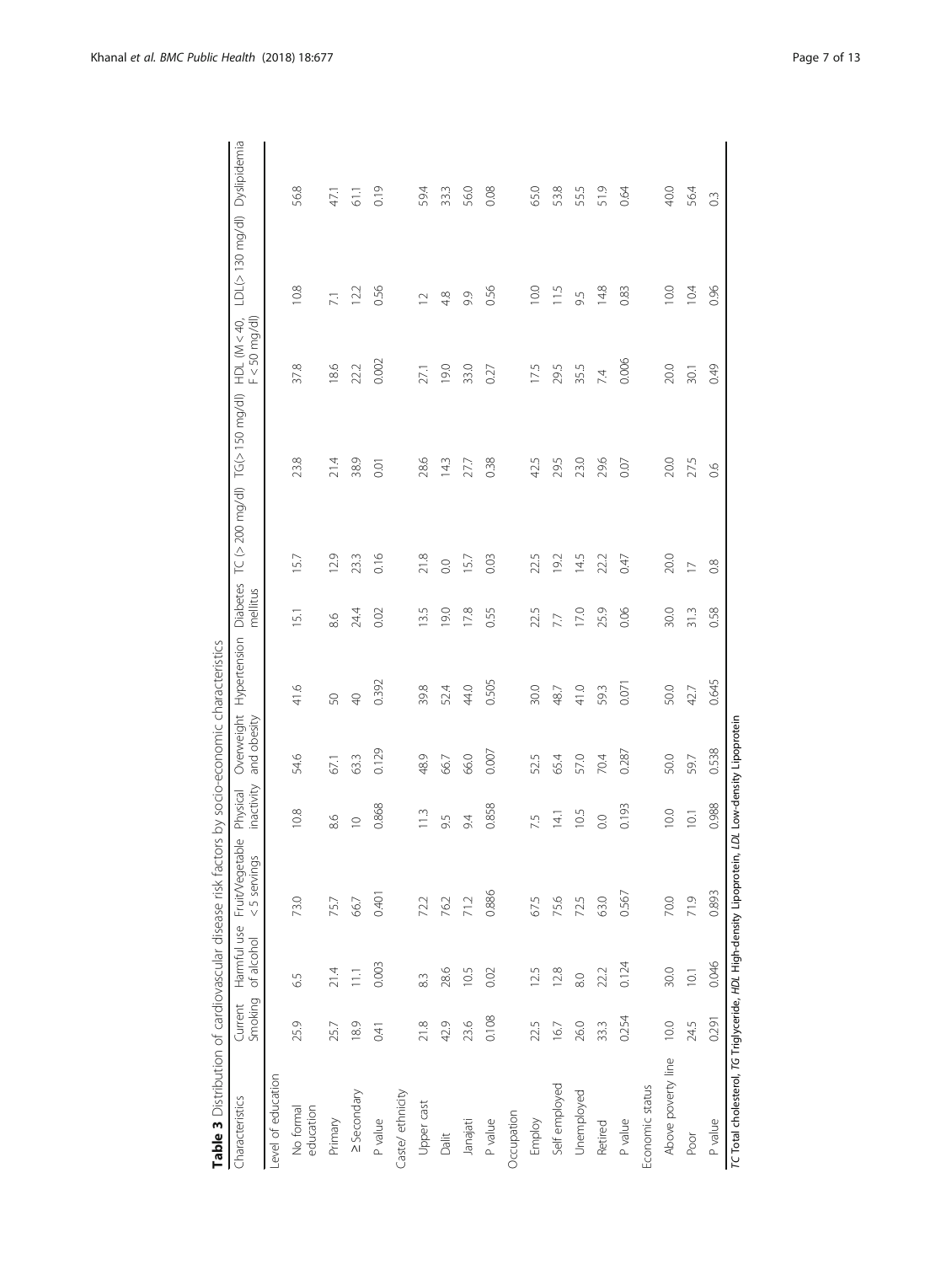|            | CG                | AL                | FV      | MET     | BMI               | WC                | <b>SBP</b>        | <b>DBP</b> | FBS               | TC                | TG         | <b>HDL</b> | <b>LDL</b> |
|------------|-------------------|-------------------|---------|---------|-------------------|-------------------|-------------------|------------|-------------------|-------------------|------------|------------|------------|
| CG         |                   |                   |         |         |                   |                   |                   |            |                   |                   |            |            |            |
| AL         | .286 <sup>a</sup> |                   |         |         |                   |                   |                   |            |                   |                   |            |            |            |
| FV         | $-.045$           | $-.087$           |         |         |                   |                   |                   |            |                   |                   |            |            |            |
| <b>MET</b> | .018              | .023              | .016    |         |                   |                   |                   |            |                   |                   |            |            |            |
| BMI        | $-.096$           | $-.049$           | .077    | $-.029$ |                   |                   |                   |            |                   |                   |            |            |            |
| WC         | $-121^{b}$        | $-.007$           | .055    | $-.090$ | .569 <sup>a</sup> |                   |                   |            |                   |                   |            |            |            |
| <b>SBP</b> | $-.010$           | $.117^{b}$        | $-.025$ | .028    | $.118^{b}$        | .162 <sup>a</sup> |                   |            |                   |                   |            |            |            |
| DBP        | $-.078$           | .065              | $-.050$ | $-.065$ | .201 <sup>a</sup> | .219 <sup>a</sup> | .769a             |            |                   |                   |            |            |            |
| <b>FBS</b> | $-.013$           | .011              | $-.037$ | $-.075$ | .022              | .032              | .018              | .037       |                   |                   |            |            |            |
| TC         | .010              | .100              | .037    | $-.022$ | $-.035$           | .001              | .033              | .030       | .098              |                   |            |            |            |
| TG         | $-.038$           | $-.026$           | $-.012$ | $-.048$ | .096              | .181 <sup>a</sup> | .133 <sup>b</sup> | $.125^{b}$ | .198 <sup>a</sup> | .250 <sup>a</sup> |            |            |            |
| <b>HDL</b> | .078              | .173 <sup>a</sup> | .040    | .012    | $-.034$           | $-.101$           | $-.005$           | $-.098$    | .136 <sup>b</sup> | .195 <sup>a</sup> | $-.075$    |            |            |
| LDL        | $-.004$           | .050              | .029    | $-.008$ | $-.064$           | $-.036$           | $-.019$           | .016       | $-.030$           | .863 <sup>a</sup> | $-123^{b}$ | $-140^a$   |            |

<span id="page-7-0"></span>Table 4 Correlation between different cardiovascular disease risk factors

CG Average no. of cigarettes/day, AL Average standard drinks/day, FV Total servings of fruit and vegetable/day, METs Total METs-Minutes/week, BMI Body Mass Index, WC Waist circumference, SBP Systolic Blood Pressure, DBP Diastolic Blood pressure, FBS Fasting Blood Sugar, TC Total cholesterol, TG Triglyceride, HDL Highdensity Lipoprotein, LDL Low-density Lipoprotein

Correlation is significant at the 0.01 level

b Correlation is significant at the 0.05 level

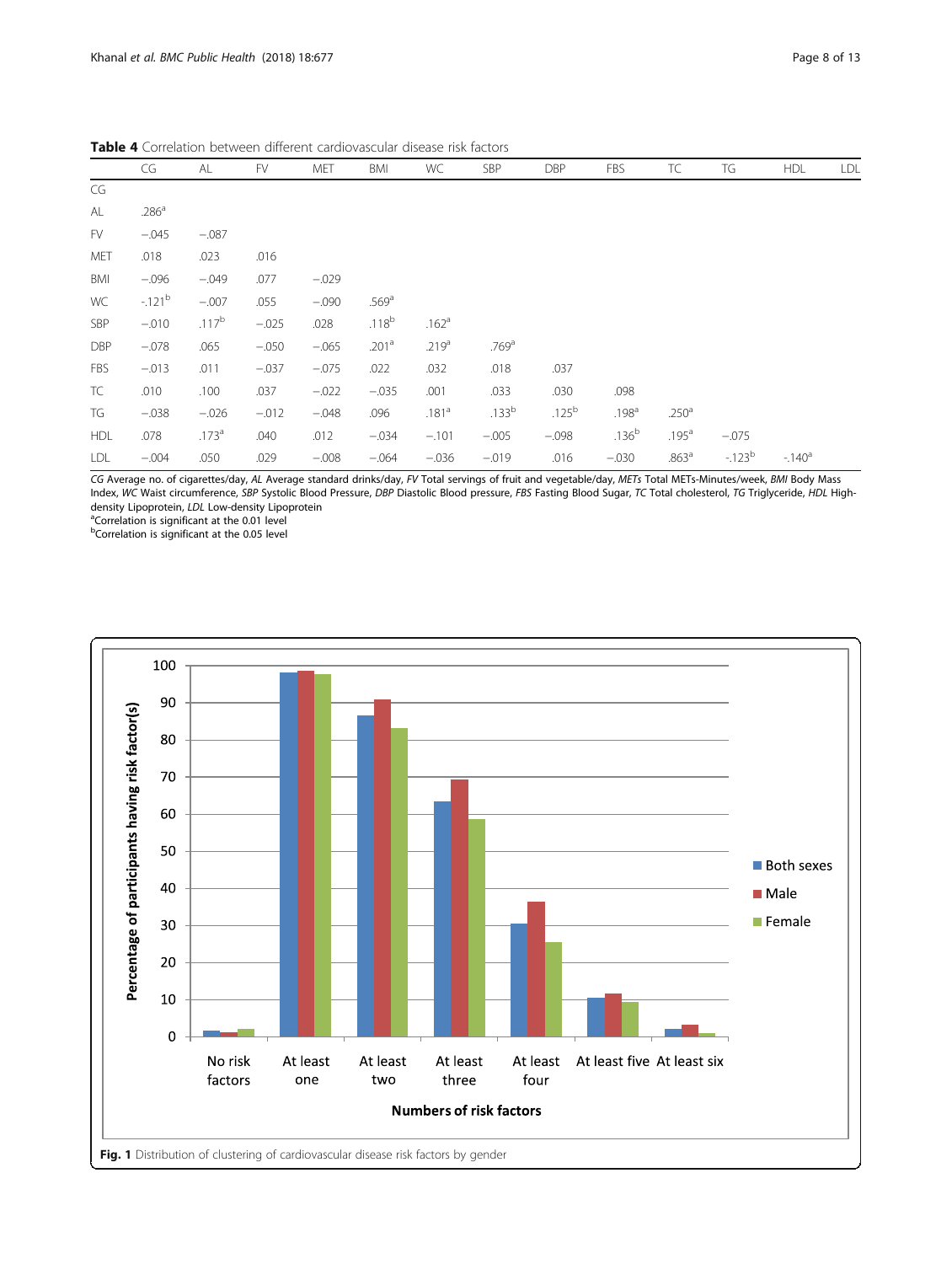<span id="page-8-0"></span>Table 5 Socio-demographic factors associated with clustering of cardiovascular risk factors three or more

| Characteristics     | Crude odds ratio (95% CI) | Adjusted odds ratio (95% CI) |
|---------------------|---------------------------|------------------------------|
| Sex                 |                           |                              |
| Female              | Ref <sup>a</sup>          | Ref                          |
| Male                | $1.60(1.02 - 2.51)$       | $1.53(0.80 - 2.93)$          |
| Age                 |                           |                              |
| $40 - 49$           | Ref                       | Ref                          |
| $50 - 59$           | $1.27(0.75 - 2.14)$       | 1.39 (0.79-2.45)             |
| $60 - 69$           | 1.89 $(1.01 - 3.53)^{a}$  | $2.31 (1.13 - 4.72)^{a}$     |
| $70 - 79$           | $0.88(0.40 - 1.83)$       | $0.94(0.38 - 2.31)$          |
| Level of Education  |                           |                              |
| No formal education | Ref                       | Ref                          |
| Primary             | $0.78(0.46 - 1.33)$       | $0.80(0.36 - 1.77)$          |
| $\geq$ Secondary    | $0.95(0.49 - 1.85)$       | $0.87(0.42 - 1.81)$          |
| Caste/Ethnicity     |                           |                              |
| Upper cast          | Ref <sup>a</sup>          | Ref <sup>a</sup>             |
| Janajati            | $0.55$ $(0.35 - 0.88)^a$  | 2.03 (0.71-5.82)             |
| Dalit               | $1.14(0.42 - 3.09)$       | 2.09 $(1.28 - 3.43)^{a}$     |
| Marital Status      |                           |                              |
| Married             | Ref                       | Ref                          |
| Widow or Widower    | $0.85(0.38 - 1.89)$       | $0.71(0.29 - 1.74)$          |
| Occupation          |                           |                              |
| Employ              | Ref                       | Ref                          |
| Self employed       | $1.34(0.60 - 3.00)$       | $1.09(0.46 - 2.62)$          |
| Unemployed          | $0.93(0.46 - 1.89)$       | $0.80(0.32 - 2.02)$          |
| Retired             | $1.19(0.43 - 3.34)$       | $0.70(0.22 - 2.16)$          |
| Economic status     |                           |                              |
| Higher(> NRs 8498)  | Ref                       | Ref                          |
| Poor (≤ NRs 8498)   | $1.16(0.32 - 4.20)$       | $1.22(0.31 - 4.75)$          |

<sup>a</sup>significant at the 0.05 level

urban settings (20.0%) [[10\]](#page-11-0) and rural settings (21.7%) [[10](#page-11-0), [32\]](#page-11-0) and the sub-metropolitan city Pokhara (17.0%) [[8](#page-11-0)] of Nepal. In all of these studies, more males compared to females were smoking cigarettes. These studies revealed the severity of smoking in Nepal.

One in ten study participants was drinking a harmful dose of alcohol in the current study. Similar result was observed in a recent study conducted in Pokhara (12.0%) of Nepal [[8\]](#page-11-0). However, our finding was higher than the report of STEPs survey of 2013 (2.7%) for the 45 to 69 years of age group [\[7](#page-11-0)]. Most of the current study subjects were of indigenous and Dalit caste. Such ethnic people were more likely to drink alcohol and brew alcohol at home [[33](#page-11-0)], which might be the reason for higher prevalence.

The burden of low fruit and vegetable intake was high in Nepal. The current study determined that about two-thirds (72.0%) were not consuming five servings of fruit and vegetable per day. This prevalence was lower when compared with the result of a study representing the whole country (99.0%) [[7](#page-11-0)] and a study from surveillance site in Bhaktapur (97.9%) of Nepal [[34](#page-11-0)]. Variation according to age, race/ethnicity, income, education, and availability of fruit and vegetable are established socio-demographic factors for low fruit and vegetable intake [\[35](#page-11-0), [36](#page-11-0)].

Ten percent of our study participants were engaged in a low level of physical activities. This prevalence was in line with the findings from Pokhara of Nepal (7.0%) and world health survey for physical activities (8.0%) [[8,](#page-11-0) [37](#page-11-0)]. However, current prevalence was less than the findings of capital city Kathmandu (40.2%) [[10\]](#page-11-0), Eastern region (37.6%) [\[38\]](#page-11-0), and Bhaktapur (male: 18.0% and female: 22.0%) of Nepal [[39\]](#page-11-0). Work and travel related activities are the major domains for physical activities in Nepal [[39\]](#page-11-0). These domains are more pronounced in rural areas, and might be the reason for the lower prevalence of physical inactivity in our study.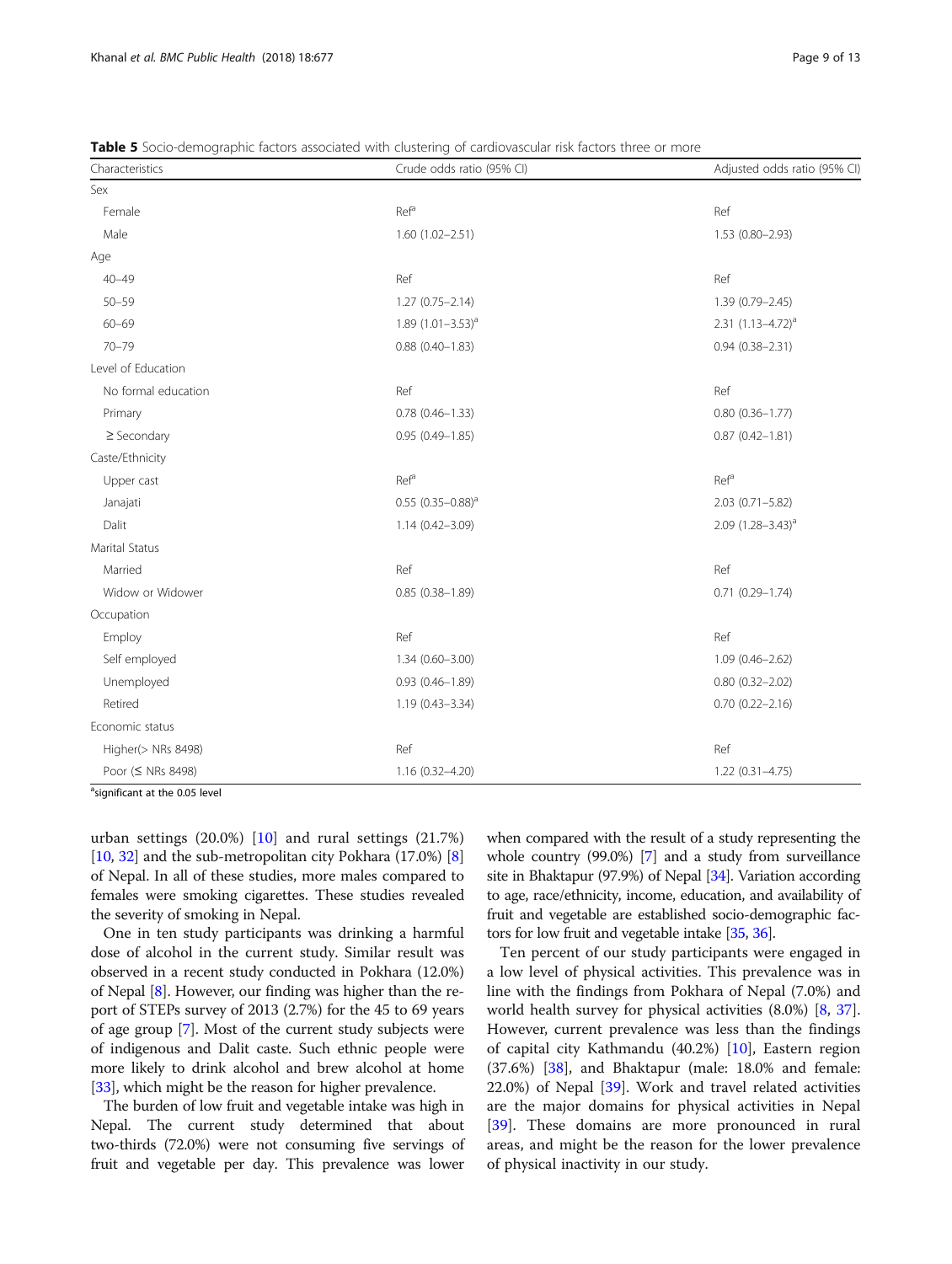About six in ten participants (59.0%) were overweight and obese in our study population. This prevalence was comparable with the result of Western Nepal (60.7%) [\[38](#page-11-0)]. However, it was three-times greater than the findings of a stepwise survey of risk factors in Nepal (21.0%) [[7](#page-11-0)]. The higher prevalence of overweight and obesity may be related to the higher proportion of participants who smoke cigarette, chew tobacco, drink alcohol, and indulge in less physical activities in the current study population. Evidences support that alcohol energy intake may be responsible for weight gain if not counterbalanced, for instance, by physical activities [[40\]](#page-11-0). However, further studies would be needed to confirm and explain our findings.

Two-fifths of participants (43.0%) had hypertension in our study. The prevalence of hypertension in the current study (38.9%) was comparable with above-mentioned STEPS survey (47.0%) for the respective age of more than 45 years [\[7\]](#page-11-0). However, hypertension was greater in our study compared to populations from Eastern Nepal (34.0%) [\[38\]](#page-11-0), municipalities of Kathmandu (32.5%) [[10](#page-11-0)], Pokhara-Lekhnath (28.0%) [\[8\]](#page-11-0), Dhulikhel (27.7%) [\[9](#page-11-0)], and Surkhet (38.9%) [[11](#page-11-0)] of Nepal. Alcohol consumption, body mass index, total cholesterol, and triglyceride were correlated to systolic and diastolic blood pressure in our study. The high prevalence of these risk factors in our study might explain the higher rates of hypertension.

The prevalence of diabetes mellitus was 16.2% in our study. This prevalence was higher than the reported prevalences from Eastern Nepal for the age group 40 to 80 years (11.5%) [[38](#page-11-0)], STEPS survey 2013 (9.0%) for age group 45– 69 years [\[7](#page-11-0)], and rural population of Sunsari (9.0%) [\[41](#page-11-0)]. One study conducted in Kathmandu valley reported that 25.9% of participants aged 60 years and older had diabetes mellitus [\[42](#page-11-0)]. That means elderly age group has the higher chance of diabetes [\[43\]](#page-11-0). A high proportion of diabetes in our study could be a result of the high prevalence of triglyceride that was correlated with fasting blood sugar. Another reason for a higher burden of diabetes in our study may be because of the use of an oral glucose tolerance test for those who did not have known diabetes.

Our study revealed more than half (56.0%) of participants of the rural population had dyslipidemia. This overall dyslipidemia was accounted by 17.0% of elevated total cholesterol, 27.0% of raised triglyceride, 30.0% decreased high-density lipoprotein, and 10.0% of raised low-density lipoprotein among all the study subjects. When compared with above-mentioned STEPS survey, our study population had less prevalence of dyslipidemia. For instance, among participants of age group 45 to 69 years of age, 33% had raised cholesterol, 35% had elevated triglyceride, and 24% had elevated low-density lipoprotein in the STEPS survey [[44](#page-11-0)]. Furthermore, the proportion of dyslipidemia in our study was less compared to another study from non-diabetes participants of the urban area of the capital

city Kathmandu, which determined 73.3% had dyslipidemia [[45](#page-11-0)]. Our study revealed that prevalent risk factors namely waist circumference, systolic blood pressure, and fasting blood sugar were correlated with triglyceride level. Similarly, alcohol intake and fasting blood sugar were positively correlated with the reduction of serum high-density lipoprotein. All of these may have been responsible for such high prevalence of dyslipidemia.

Almost all of the study population had at least one risk factor. The finding of our study was consistent with the STEPS survey 2013 of Nepal which revealed 99.6% of participants had at least one risk factor [[7](#page-11-0)]. When compared with the studies from other Asian countries, clustering of at least two risk factors was observed in 44% of Chinese population  $[15]$  $[15]$  and 76% of cases in Bangladesh  $[46]$  $[46]$ . Comparably, the current study displayed 86% of study participants had a minimum of two risk factors clustered together. The current finding of clustering of three to five risk factors (63.4%) was higher compared to STEPS survey 2013 (30.0%) for the age group 45 to 69 years [[7\]](#page-11-0). Our study included the harmful use of alcohol, diabetes, and dyslipidemia when analyzing the clustering phenomenon, which the STEPS survey did not. This could explain the disparity between the findings.

When different risk factors act together, the effect will be multiplicative and raises the risk of CVD more than the summation of risk factors [[13](#page-11-0), [14\]](#page-11-0). For instance, one study reported that incidence of ischemic heart disease rises from 0 to 40% as the number of risk factors conglomerate from zero to five among diabetic patients [[47](#page-11-0)]. Moreover, annual medical expenditure increases with the rise in clustering of risk factors  $[48]$  $[48]$  $[48]$ . In our study greatest clustering was observed among 60–69 years of age group and Dalit participant. Therefore, it could be pronounced that preventive strategies should be focused on individuals who have more risk factors and especially elderly population who are aged 60–69 years and are Dalit.

It is important to emphasize health education programs that warn about the behavioral risk factors of CVD. In addition, early detection and treatment of intermediary risk factors (hypertension, diabetes, dyslipidemia and overweight) are required to minimize the future burden of CVD [\[2\]](#page-10-0). Health promotion approaches could be delivered through various approaches: health workforce, trained community volunteers of the current health system, school health programs or media campaigns [\[49](#page-11-0)–[51\]](#page-12-0) collaborating with all stakeholders. Such community-based programs have already been implemented in developed and developing countries [\[50](#page-11-0), [52\]](#page-12-0). Package of Essential Noncommunicable Disease (PEN) interventions could be implemented to prevent cardiovascular diseases as well, so that the community could utilize current health care delivery system [\[53](#page-12-0)]. One study from Northern India revealed that the primary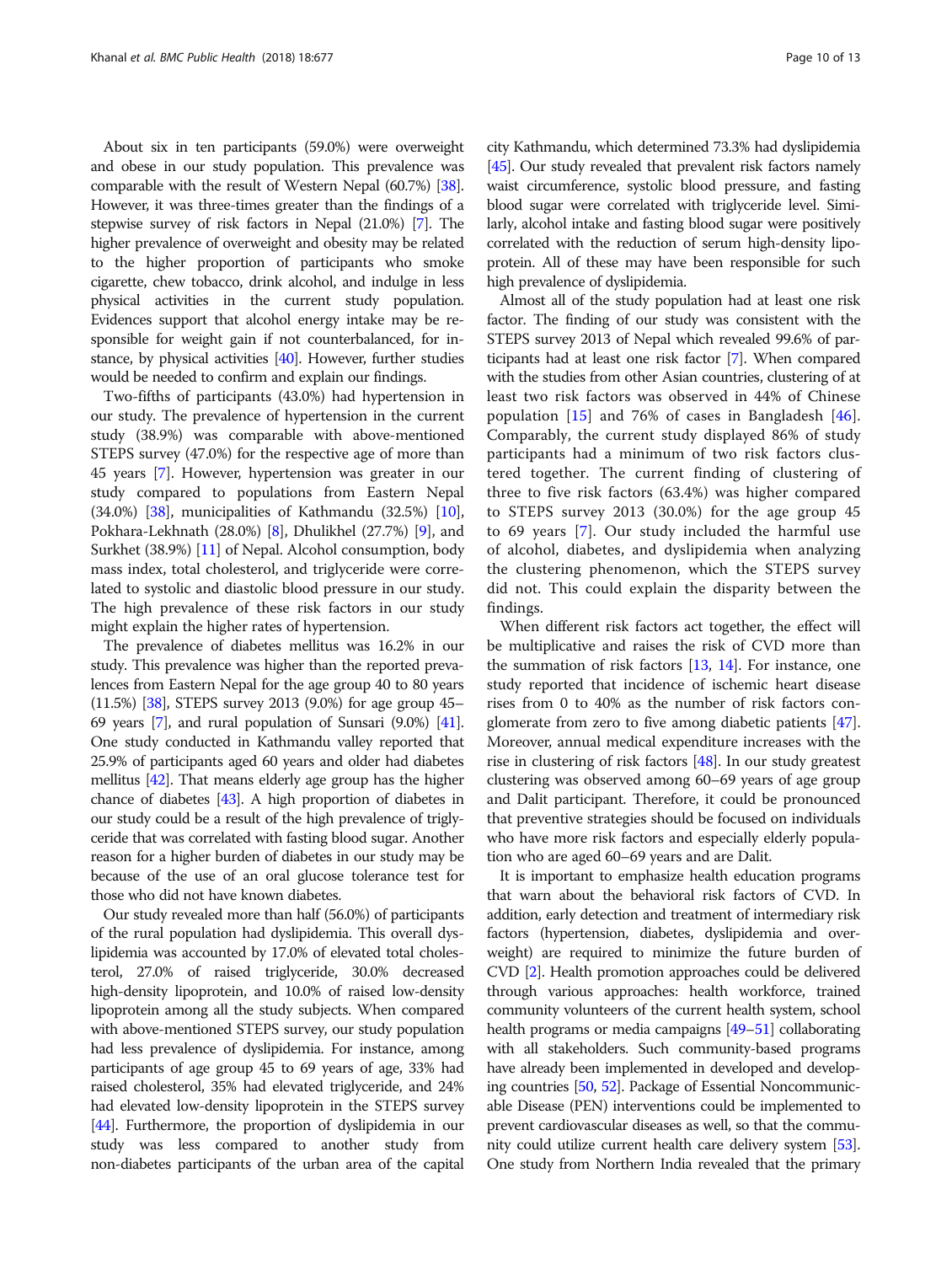<span id="page-10-0"></span>health care setting was a feasible setting for CVD risk management even in rural areas [\[52\]](#page-12-0).

Our study had several limitations. The study was conducted in a selected rural community where a large population of Janajati and women were residing. Our sample size was not large enough to make it a representative sample of all the risk factors. As we have included participants aged 40 to 80 years, we could not report the status of risk factor among the younger population. The current study might have underestimated the cardiovascular risk factors, as it excluded those who had known heart diseases, stroke, or intermittent claudication. The prevalence of risk factors might have been underestimated as about 11.0% of total participants did not involve in biochemical assessment, though socio-demographic characteristics of responders and non-responders were not significantly different. Despite these limitations, our study had several strengths. This is the first study conducted among elderly rural population of Nepal to explore all traditional risk factors of CVD including biochemical assessment. We used trained enumerators to acquire data related to the participants at their own home. We performed the oral glucose tolerance test to confirm diabetes along with the fasting blood sugar. Therefore, findings could be cautiously generalized to other population.

# Conclusions

Cardiovascular risk factors and their clustering were common in the rural population of Nepal. Almost all of the participants displayed on risk factor, with the majority of the participants presenting with one or clusters of two-three risk factors. When different risk factors aggregate together, their effect would be multiplicative to develop cardiovascular diseases. Therefore, comprehensive intervention to address multiple risk factors should be immediately planned and implemented to reduce the risk factors and future burden of cardiovascular diseases in a rural population of Nepal.

#### Abbreviations

BMI: Body mass index; CVD: Cardiovascular diseases; DBP: Diastolic blood pressure; HDL: High-density lipoprotein; LDL: Low-density lipoprotein; METs: Metabolic equivalents of task; NCD: Non-communicable diseases; SBP: Systolic blood pressure; STEPs: Stepwise approach to surveillance

#### Acknowledgements

This paper is based on the thesis submitted to Bangladesh Institute of Health Sciences (BIHS) as a partial fulfillment of M.Phil degree in Noncommunicable Diseases under the University of Dhaka. The authors want to express their sincere gratitude and appreciation to Mr. Matthew Bourke, PhD student, Victoria University, Australia for copy editing of the manuscript. We really appreciate Prof. Liaquet Ali, Director of Bangladesh Institute of Health Science (BIHS) for his kind support and motivation during M.Phil and thesis period. We would thank Mr. Ramchandra Adhikari, Managing Director of Karmada Hospital Pt.Lt. for providing laboratory, logistics, managerial, and transportation facilities. We would like to appreciate and thank Laboratory Technician Mr. Bikash Siluwal for withdrawing and analyzing blood samples. We would like to thank Mr. Shailendra Pandit, Miss Pratiksha Adhikari, Miss Yem Kumari Gurung, Dr. Anil Koju, Dr. Krishna Malakar, Mr. Dwarika Mishra, Janaklal Shreshtha, and secretaries of Bhowtewodar and Sundarbazar VDC who played the key role in community mobilization, data collection, and

data management. Finally, we would like to acknowledge the study team and study participants.

#### Funding

This research work (M.Phil thesis) was funded by the 'Norad's Programme for Master Studies (NOMA)' grant of the University of Oslo, Norway. The funding body did not have any role in the study design and collection, analysis, and interpretation of data and in writing the manuscript.

#### Availability of data and materials

The datasets used and/or analyzed during the current study available from the corresponding author on reasonable request.

#### Authors' contributions

MKK conceptualized the main thesis, trained data collectors, curated the data, performed formal analysis, interpreted the result, wrote the original draft, and finalized it; MSAMA supervised the quality of the main thesis, critically reviewed, and edited the manuscript; MZ investigated the project, involved in data curation, interpreted the results, and critically reviewed the manuscript; PCB and PB involved in project administration, acquisition, compilation, analysis, and interpretation of data, reviewed and edited the orginal draft; RD involed in project administration and investigation, analysed the result, reviewed the draft and provided intellectual comments on the manuscript; SD and AS allocated the resources, oversaw the acquisition of data, revised the main thesis, and the manuscript critically. All authors read and approved the final manuscript.

#### Ethics approval and consent to participate

Ethical Review Committee of Nepal Health Research Council reviewed and approved the study. Enumerators informed about study objectives, data collection procedures, benefits and risks of the study, confidentiality, and anticipated use of the results to all eligible participants. Then, the trained enumerators (health professionals) obtained written consent or thumb impression (if unable to write) using a consent form in Nepali language.

#### Competing interests

The authors declare that they have no competing interests.

#### Publisher's Note

Springer Nature remains neutral with regard to jurisdictional claims in published maps and institutional affiliations.

#### Author details

<sup>1</sup> Bangladesh Institute of Health Sciences (BIHS), Dhaka, Bangladesh 2 Department of Community Medicine, Bangladesh Institute of Health Sciences (BIHS), Dhaka, Bangladesh. <sup>3</sup>Padmakanya Campus, Tribhuvan<br>University (TU), Kathmandu, Nepal. <sup>4</sup>Institute of Medicine (IOM), Tribhuvan University, Kathmandu, Nepal. <sup>5</sup>Ministry of Health and Population (MoHP) Kathmandu, Nepal. <sup>6</sup>College of Health and Biomedicine, Victoria University Melbourne, Australia.

## Received: 27 September 2017 Accepted: 24 May 2018 Published online: 31 May 2018

#### References

- 1. Cardiovascular Diseases (CVDs) Fact Sheet; 2017. Available at [[http://www.](http://www.who.int/en/news-room/fact-sheets/detail/cardiovascular-diseases-(cvds)) [who.int/en/news-room/fact-sheets/detail/cardiovascular-diseases-\(cvds\)\]](http://www.who.int/en/news-room/fact-sheets/detail/cardiovascular-diseases-(cvds)). Accessed 14 Aug 2017.
- 2. WHO. Global Atlas on Cardiovascular Disease Prev Control. Geneva: WHO; 2011.
- Bhandari G, Angdembe M, Dhimal M, Neupane S, Bhusal C. State of noncommunicable diseases in Nepal. BMC Public Health. 2014;14(1):23.
- 4. Pyakurel P, Karki P, Lamsal M, Ghimire A, Pokharel PK. Cardiovascular risk factors among industrial workers: a cross-sectional study from eastern Nepal. J Occup Med Toxicol. 2016;11:25.
- 5. Yusuf S, Hawken S, Ounpuu S, Dans T, Avezum A, Lanas F, McQueen M, Budaj A, Pais P, Varigos J, et al. Effect of potentially modifiable risk factors associated with myocardial infarction in 52 countries (the INTERHEART study): case-control study. Lancet. 2004;364(9438):937–52.
- 6. WHO. Glob Health risks: Mortality and burden of disease attributable to selected major risks. Geneva: World Health Organization; 2009.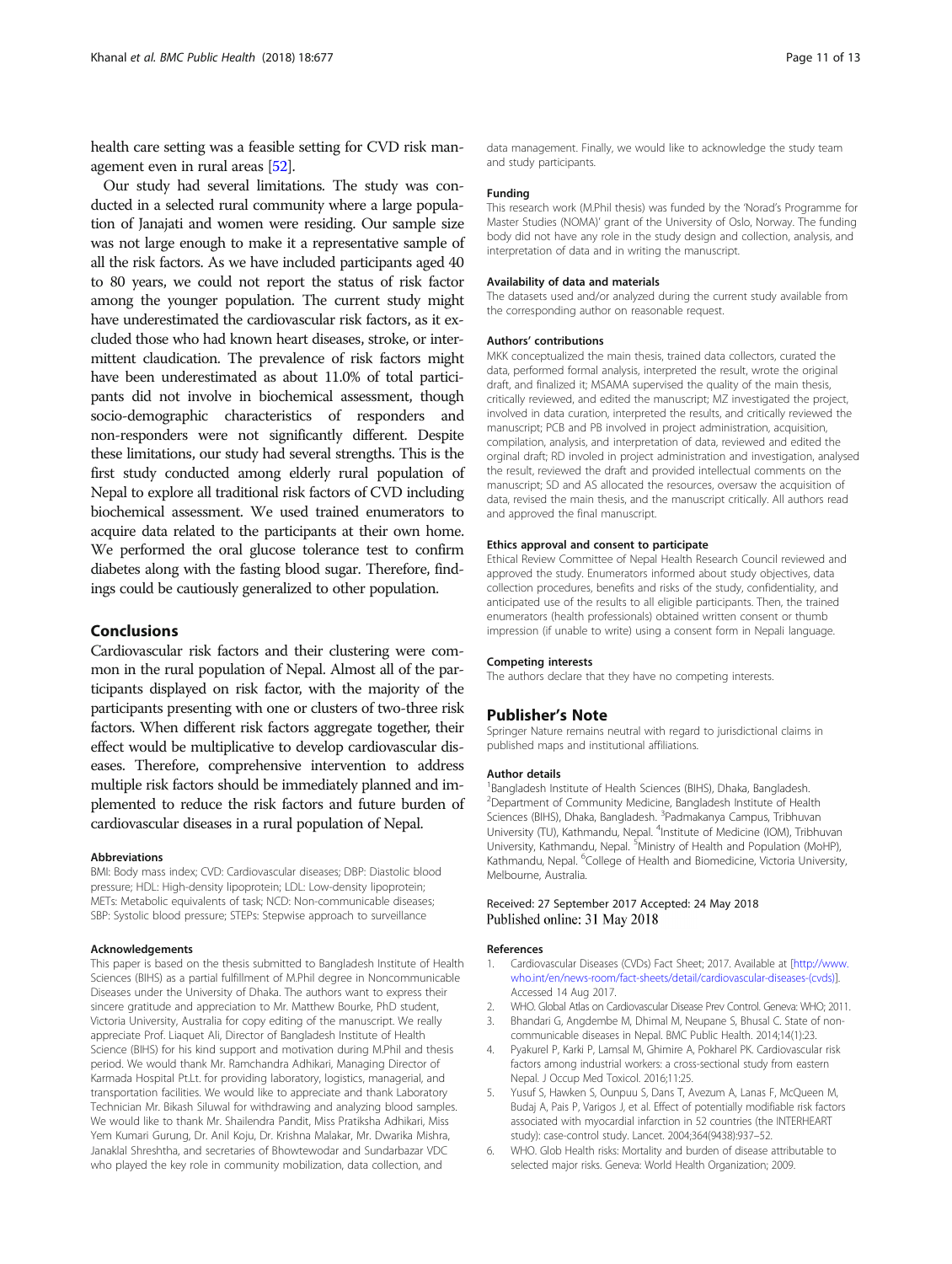- <span id="page-11-0"></span>7. Aryal KK, Mehata S, Neupane S, Vaidya A, Dhimal M, Dhakal P, Rana S, Bhusal CL, Lohani GR, Paulin FH, et al. The burden and determinants of non communicable diseases risk factors in Nepal: findings from a Nationwide STEPS survey. PLoS One. 2015;10(8):e0134834.
- 8. Neupane D, Shrestha A, Mishra SR, Bloch J, Christensen B, McLachlan CS, Karki A, Kallestrup P. Awareness, prevalence, treatment, and control of hypertension in western Nepal. Am J Hypertens. 2017;30(9):907–13.
- 9. Karmacharya BM, Koju RP, LoGerfo JP, Chan KC, Mokdad AH, Shrestha A, Sotoodehnia N, Fitzpatrick AL. Awareness, treatment and control of hypertension in Nepal: findings from the Dhulikhel heart study. Heart Asia. 2017;9(1):1-8.
- 10. Dhungana RR, Pandey AR, Bista B, Joshi S, Devkota S. Prevalence and associated factors of hypertension: a community-based cross-sectional study in municipalities of Kathmandu, Nepal. Int J Hypertens. 2016;2016:1656938.
- 11. Khanal MK, Dhungana RR, Bhandari P, Gurung Y, Paudel KN. Prevalence, associated factors, awareness, treatment, and control of hypertension: findings from a cross sectional study conducted as a part of a community based intervention trial in Surkhet, mid-western region of Nepal. PLoS One. 2017;12(10):e0185806.
- 12. Gyawali B, Sharma R, Neupane D, Mishra SR, van Teijlingen E, Kallestrup P. Prevalence of type 2 diabetes in Nepal: a systematic review and metaanalysis from 2000 to 2014. Glob Health Action. 2015;8:29088.
- 13. D'Agostino RB Sr, Vasan RS, Pencina MJ, Wolf PA, Cobain M, Massaro JM, Kannel WB. General cardiovascular risk profile for use in primary care: the Framingham heart study. Circulation. 2008;117(6):743–53.
- 14. WHO. Prevention of Cardiovascular Diseases: Pocket guidelines for assessment and management of cardiovascular risk. Geneva: World Health Organization; 2007.
- 15. Gao B, Zhang L, Wang H. Clustering of major cardiovascular risk factors and the association with unhealthy lifestyles in the Chinese adult population. PLoS One. 2013;8(6):e66780.
- 16. Unal B, Critchley JA, Capewell S. Explaining the decline in coronary heart disease mortality in England and Wales between 1981 and 2000. Circulation. 2004;109(9):1101–7.
- 17. Puska P. From Framingham to North Karelia: from descriptive epidemiology to public health action. Prog Cardiovasc Dis. 2010;53(1):15–20.
- 18. Yan R, Li W, Yin L, Wang Y, Bo J. Cardiovascular diseases and risk-factor burden in urban and rural communities in high-, middle-, and low-income regions of China: a large community-based epidemiological study. J Am Heart Assoc. 2017;6(2)
- 19. Zhao Y, Yan H, Yang R, Li Q, Dang S, Liu R, Pei L, Cao L, Marshall RJ, Wang D. Status of cardiovascular health among adults in a rural area of Northwest China: results from a cross-sectional study. Medicine. 2016;95(28):e4245.
- 20. Khanal MK, Ahmed MSAM, Moniruzzaman M, Banik PC, Dhungana RR, Bhandari P, Devkota S, Shayami A. Total cardiovascular risk for next 10 years among rural population of Nepal using WHO/ISH risk prediction chart. BMC Res Notes. 2017;10:120.
- 21. CBS. National Population and Housing Census 2011, vol. 05. 1st ed. Kathmandu: Central Bureau of Statistics; 2014.
- 22. WHO. WHO STEPS Surveillance Manual: The WHO STEPwise approach to chronic disease risk factor surveillance / Noncommunicable Diseases and Mental Health. Geneva: World Health Organization; 2005.
- 23. Poverty in Nepal 2010-11, NLSS-III, 2010-11; 2017. Available at [ [http://cbs.](http://cbs.gov.np/nada/index.php/catalog/37) [gov.np/nada/index.php/catalog/37](http://cbs.gov.np/nada/index.php/catalog/37) ]. Accessed 14 Aug 2017.
- 24. Alcohol and Heart Health, AHA recommendation; 2017. Available at [\[http://www.](http://www.heart.org/HEARTORG/HealthyLiving/HealthyEating/Nutrition/Alcohol-and-Heart-Health_UCM_305173_Article.jsp#.WWhfzBWGPIU) [heart.org/HEARTORG/HealthyLiving/HealthyEating/Nutrition/Alcohol-and-Heart-](http://www.heart.org/HEARTORG/HealthyLiving/HealthyEating/Nutrition/Alcohol-and-Heart-Health_UCM_305173_Article.jsp#.WWhfzBWGPIU)[Health\\_UCM\\_305173\\_Article.jsp#.WWhfzBWGPIU\]](http://www.heart.org/HEARTORG/HealthyLiving/HealthyEating/Nutrition/Alcohol-and-Heart-Health_UCM_305173_Article.jsp#.WWhfzBWGPIU). Accessed 10 Aug 2017.
- 25. WHO. Preventing and Managing the Global Epidemic of Obesity. Report of the World Health Organization Consultation of Obesity. Geneva: WHO; 1997.
- 26. WHO. Waist circumference and waist–hip ratio: report of a WHO expert consultation. Geneva: WHO; 2008.
- 27. Chobanian AV, Bakris GL, Black HR, Cushman WC, Green LA, Izzo JL Jr, Jones DW, Materson BJ, Oparil S, Wright JT Jr, et al. The Seventh Report of the Joint National Committee on Prevention, Detection, Evaluation, and Treatment of High Blood Pressure: the JNC 7 report. JAMA. 2003;289(19):2560–72.
- 28. WHO. Definition and diagnosis of diabetes mellitus and intermediate hyperglycemia: report of a WHO/IDF consultation. Geneva: World Health Organization; 2006.
- 29. Third Report of the National Cholesterol Education Program (NCEP) expert panel on detection, evaluation, and treatment of high blood cholesterol in adults (adult treatment panel III) final report. Circulation. 2002;106(25):3143–421. [https://www.ncbi.nlm.nih.gov/pubmed/12485966.](https://www.ncbi.nlm.nih.gov/pubmed/12485966)
- 30. WHO. Age standardization of rates: A new WHO standard. Genava: World Health Organization; 2001.
- 31. Dhungana RR, Devkota S, Khanal MK, Gurung Y, Giri RK, Parajuli RK, Adhikari A, Joshi S, Hada B, Shayami A. Prevalence of cardiovascular health risk behaviors in a remote rural community of Sindhuli district, Nepal. BMC Cardiovasc Disord. 2014;14:92.
- 32. Dhungana RR, Khanal MK, Pandey AR, Thapa P, Devkota S, Mumu SJ, Shayami A, Ali L. Assessment of short term cardiovascular risk among 40 years and above population in a selected Community of Kathmandu, Nepal. J Nepal Health Res Counc. 2015;13(29):66–72.
- 33. Thapa N, Aryal KK, Puri R, Shrestha S, Shrestha S, Thapa P, Mehata S, Thapa P, Banjara MR, Stray-Pedersen B. Alcohol consumption practices among married women of reproductive age in Nepal: a population based household survey. PLoS One. 2016;11(4):e0152535.
- 34. Vaidya A, Oli N, Aryal U, Karki D, Krettek A. Disparties in fruit and vegetable intake by socio-demographic characteristics in peri-urban Nepalese adults: findings from the heart-health associated research and dissemination in the community (HARDIC) study, Bhaktapur, Nepal. Journal of Kathmandu Medical College. 2014;2(1):9.
- 35. Rose D, Richards R. Food store access and household fruit and vegetable use among participants in the US food stamp program. Public Health Nutr. 2004;7(8):1081–8.
- 36. Azagba S, Sharaf MF. Disparities in the frequency of fruit and vegetable consumption by socio-demographic and lifestyle characteristics in Canada. Nutr J. 2011;10(1):118.
- 37. Guthold R, Ono T, Strong KL, Chatterji S, Morabia A. Worldwide variability in physical inactivity a 51-country survey. Am J Prev Med. 2008;34(6):486–94.
- 38. Sharma SK, Ghimire A, Radhakrishnan J, Thapa L, Shrestha NR, Paudel N, Gurung K, R M, Budathoki A, Baral N et al: Prevalence of hypertension, obesity, diabetes, and metabolic syndrome in Nepal. Int J Hypertens 2011, 2011:821971.
- 39. Vaidya A, Krettek A. Physical activity level and its sociodemographic correlates in a peri-urban Nepalese population: a cross-sectional study from the Jhaukhel-Duwakot health demographic surveillance site. Int J Behav Nutr Phys Act. 2014;11:39.
- 40. Traversy G, Chaput J-P. Alcohol consumption and obesity: an update. Curr Obes Rep. 2015;4(1):122–30.
- 41. Mehta KD, Karki P, Lamsal M, Paudel IS, Majhi S, Das BK, Sharma S, Jha N, Baral N. Hyperglycemia, glucose intolerance, hypertension and socioeconomic position in eastern Nepal. Southeast Asian J Trop Med Public Health. 2011;42(1):197–207.
- 42. Chhetri MR, Chapman RS. Prevalence and determinants of diabetes among the elderly population in the Kathmandu Valley of Nepal. Nepal Med Coll J. 2009;11(1):34–8.
- 43. Pandey AR, Karki KB, Mehata S, Aryal KK, Thapa P, Pandit A, Bista B, Dhakal P, Dhimal M. Prevalence and determinants of comorbid diabetes and hypertension in Nepal: evidence from non communicable disease risk factors STEPS survey Nepal 2013. J Nepal Health Res Counc. 2015; 13(29):20–5.
- 44. Aryal KNS, Mehata S, Vaidya A, Singh S, Paulin F, Madanlal RG, Riley LM, Cowan M, Guthold R, Singh SP, Bhusal CL, Lohani GR. Non communicable diseases risk factors: STEPS Survey Nepal 2013. Nepal Health Research Council. Kathmandu; 2014.
- 45. YR Limbu SR, Ono K, Kurokawa M, J-I Yanagida G, Rai NG, Rai CK. Lipid profile of adult Nepalese population. Nepal Med Coll J. 2008;10(1):4–7.
- 46. Zaman MM, Bhuiyan MR, Karim MN, Zaman M, Rahman MM, Akanda AW, Fernando T. Clustering of non-communicable diseases risk factors in Bangladeshi adults: an analysis of STEPS survey 2013. BMC Public Health. 2015;15(1):659.
- 47. Kaukua J, Turpeinen A, Uusitupa M, Niskanen L. Clustering of cardiovascular risk factors in type 2 diabetes mellitus: prognostic significance and tracking. Diabetes Obes Metab. 2001;3(1):17–23.
- 48. Murakami Y, Okamura T, Nakamura K, Miura K, Ueshima H. The clustering of cardiovascular disease risk factors and their impacts on annual medical expenditure in Japan: community-based cost analysis using gamma regression models. BMJ Open. 2013;3(3)
- 49. Vaidya A. Tackling cardiovascular health and disease in Nepal: epidemiology, strategies and implementation. Heart Asia. 2011;3(1):87–91.
- 50. Nissinen A, Berrios X, Puska P. Community-based noncommunicable disease interventions: lessons from developed countries for developing ones. Bull World Health Organ. 2001;79(10):963–70.